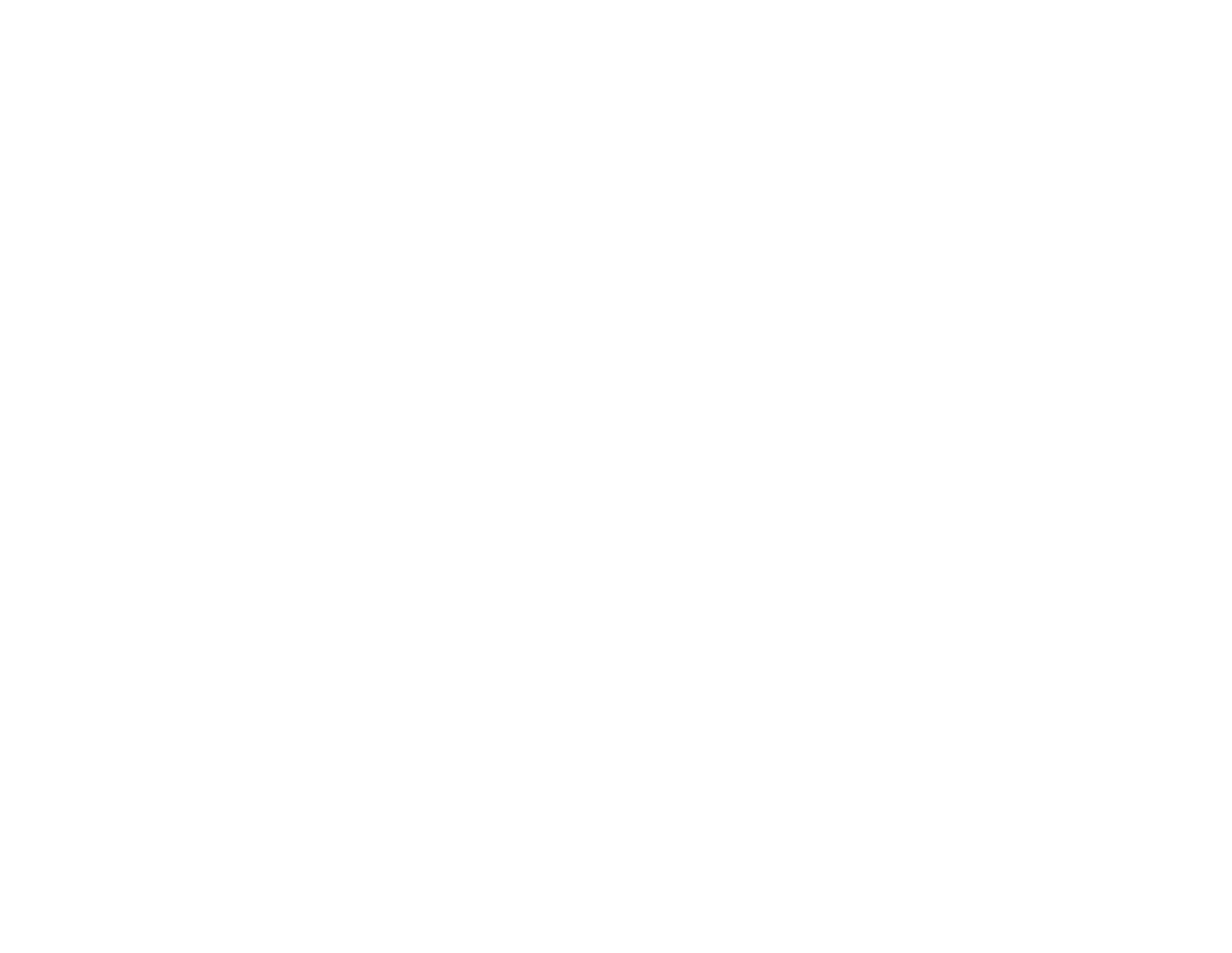## **Table of Contents**

### Section I: Executive Summary **Page 5** and the section I: Executive Summary Percent of Your Students Ready for College-Level Coursework Five Year Trends—Percent of Students Who Met College Readiness Benchmarks Five Year Trends—Average ACT Scores Five Year Trends—Average ACT Scores by Level of Preparation Five Year Trends—Percent and Average Composite Score by Race/Ethnicity Percent of Students in College Readiness Standards Score Ranges Average ACT College Reportable Scores by Test Session Duration Percent of Students Who Met College Readiness Benchmark Scores by Test Session Duration Section II: Academic Achievement **Page 11** Page 11 ACT Score Distributions, Cumulative Percentages, Averages, and Quartile Values Average ACT Composite Scores for Race/Ethnicity by Level of Preparation Average ACT Scores by Race/Ethnicity Percent of Students in College Readiness Standards Score Ranges Average ACT Scores by Gender Percent of Students Who Met College Readiness Benchmark Scores by Gender College Readiness Benchmark Percent and Average ACT Scores by Overall High School Curriculum College Readiness Benchmark Percent and Average ACT Scores by Content-Specific Curriculum Section III: College Readiness & Impact of Course Rigor Page 17 Percent of Students Who Met ACT College Readiness Benchmark Scores by Race/Ethnicity Average ACT Scores and Average ACT Score Changes by Common Course Patterns College Readiness Percents by Common Course Patterns Section IV: Career and Educational Aspirations **Page 25** Page 25 Distribution of Planned Educational Majors for All Students by College Plans Average ACT Composite Scores for Racial/Ethnic Groups by Post-Secondary Educational Aspirations Students' Score Report Preferences at Time of Testing Section V: Optional Writing Test Results **Page 29** Page 29 Average ACT English and Writing Scores by Race/Ethnicity and Gender for students who took ACT Writing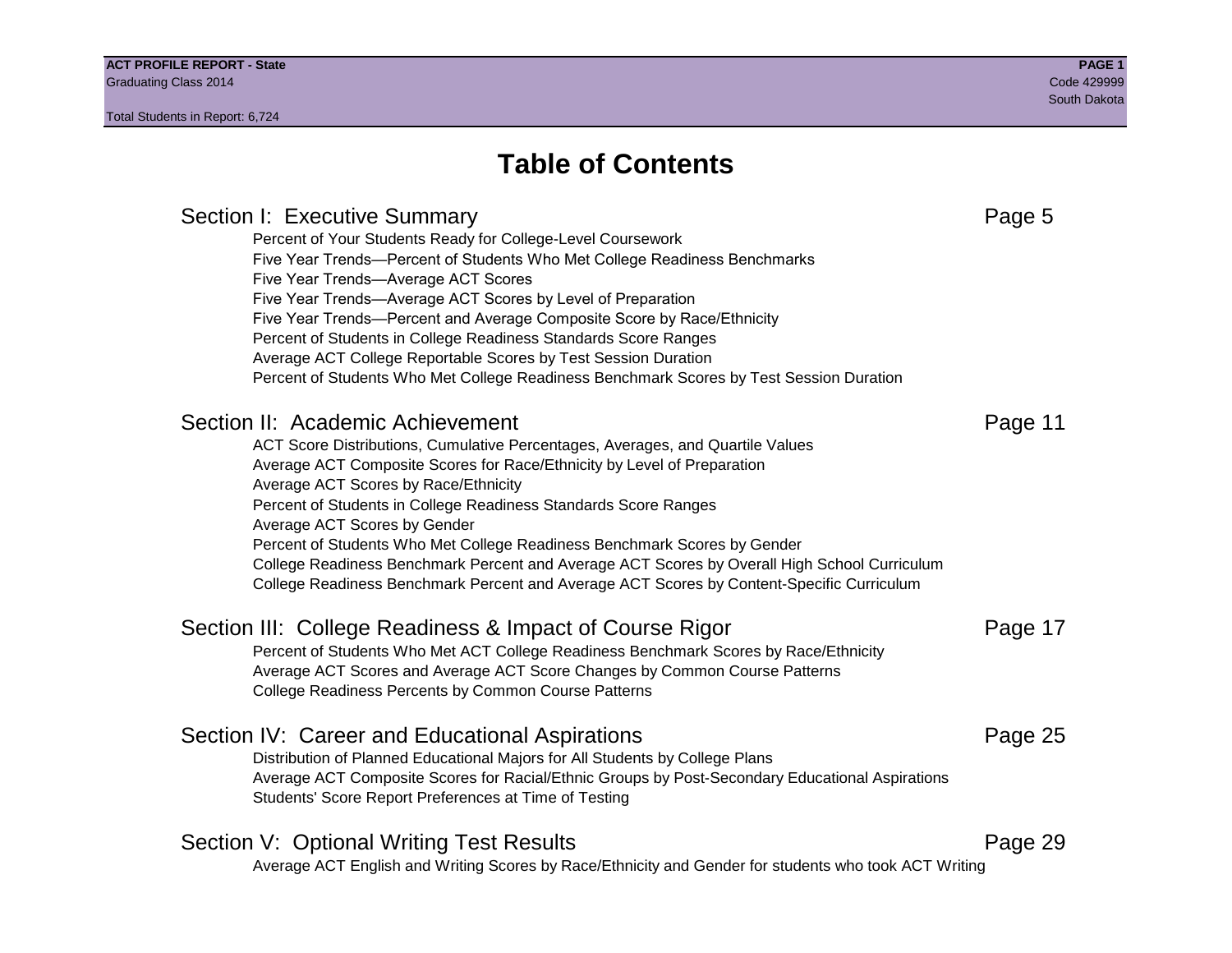Total Students in Report: 6,724

This report provides information about the performance of your 2014 graduating seniors who took the ACT as sophomores, juniors, or seniors; and self-reported at the time of testing that they were scheduled to graduate in 2014. Beginning with the Graduating Class of 2013, all students whose scores are college reportable, both standard and extended time tests, are now included in the report.

This report focuses on:

**Performance** - student test performance in the context of college readiness

**Access** - number of your graduates exposed to college entrance testing and the percent of race/ethnicity participation

**Course Selection** - percent of students pursuing a core curriculum

**Course Rigor** - impact of rigorous coursework on achievement

**College Readiness** - percent of students meeting ACT College Readiness Benchmark Scores in each content area

**Awareness** - extent to which student aspirations match performance

**Articulation** - colleges and universities to which your students send test results

Each year, test data for a school, district, and the state represents a different cohort of students. ACT encourages educators to focus on trends (3, 5, 10 years), not year-to-year changes. Such changes can represent normal – even expected – fluctuations. On the other hand, trend lines offer more insight into what is happening in a school, district, or the state.

Furthermore, ACT encourages educators to measure student performance in the context of college readiness measures. The focus should be on the number and percentage of students who met or exceeded ACT's College Readiness Benchmark Scores, a measure that is much more meaningful and understandable than an average composite score for a group of students.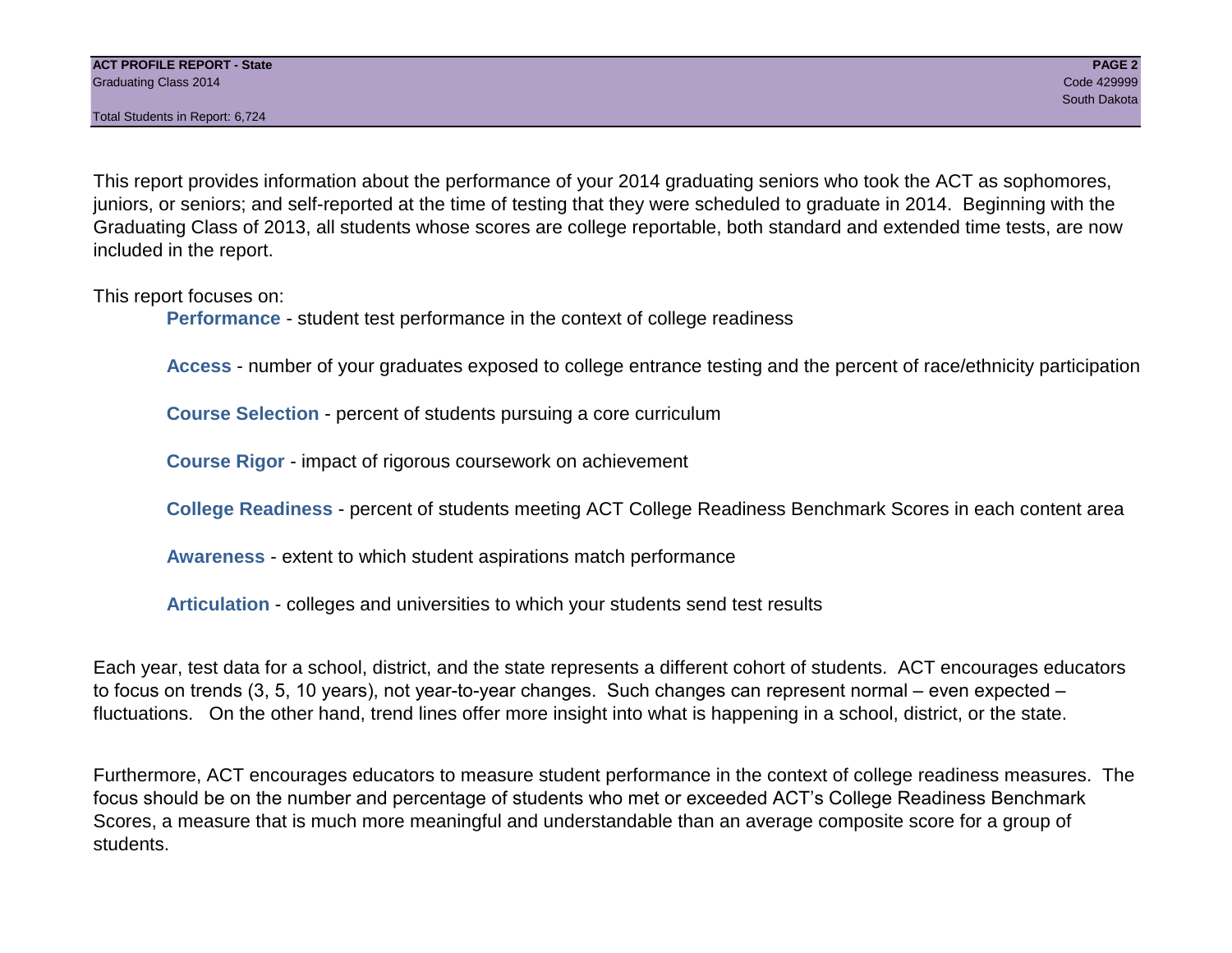Total Students in Report: 6,724

### **The ACT is a curriculum-based measure of college readiness. ACT components include:**

Tests of academic achievement in English, math, reading, science, and writing (optional) High school grade and course information Student Profile Section Career Interest Inventory

### **The ACT:**

Every few years, ACT conducts the **ACT National Curriculum Survey** to ensure its curriculum-based assessment tools accurately measure the skills high school teachers teach and instructors of entry-level college courses expect. The ACT is the only college readiness test designed to reflect the results of such a survey.

ACT's **College Readiness Standards** are sets of statements intended to help students, parents and educators understand the meaning of test scores. The standards relate test scores to the types of skills needed for success in high school and beyond. They serve as a direct link between what students have learned and what they are ready to do next. The ACT is the only college readiness test for which scores can be tied directly to standards. *Connecting College Readiness Standards to the Classroom* interpretive guides can be found at www.act.org/standard/infoserv.html.

Only the ACT reports **College Readiness Benchmark Scores** – A benchmark score is the minimum score needed on an ACT subject-area test to indicate a 50% chance of obtaining a B or higher or about a 75% chance of obtaining a C or higher in the corresponding credit-bearing college courses, which include English Composition, Algebra, Social Science and Biology. These scores were empirically derived based on the actual performance of students in college. The College Readiness Benchmark Scores, updated in August of 2013, are:

| College Course/Course Area | <b>ACT Test</b> | <b>Benchmark Score</b> |
|----------------------------|-----------------|------------------------|
| <b>English Composition</b> | English         | 18                     |
| Algebra                    | Mathematics     | 22                     |
| <b>Social Sciences</b>     | Reading         | 22                     |
| Biology                    | Science         | 23                     |

For more information, go to www.act.org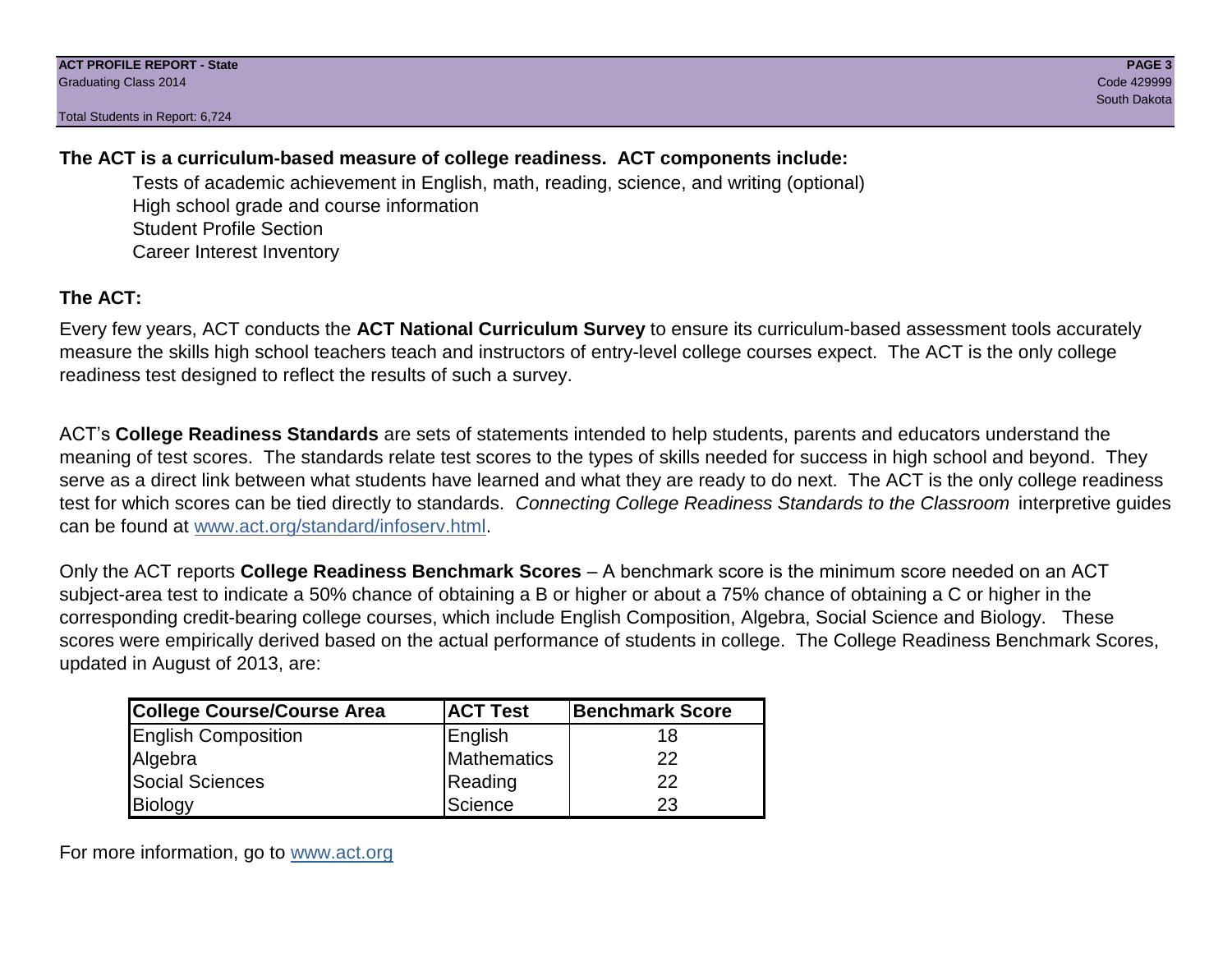#### **How to Improve Scores and Increase College Readiness**

32% of your students met all four ACT College Readiness Benchmark Scores (Table 1.1). To improve students' scores and increase the percentage of students identified as college ready, ACT suggests:

PROVIDING ACCESS FOR ALL STUDENTS TO TAKE THE ACT: 6,724 of your students are included in this report (the 'cohort'). Increasing access insures that more students have the opportunity to consider college and allows the reader to use this report to evaluate how well courses and instructional programs are preparing students for college and work.

MAKING CORE CURRICULUM A PRIORITY: Emphasize the need for all students to develop college and work ready skills, regardless of postsecondary aspirations. 89% of the students in the cohort reported taking courses that would be considered 'Core or More' (Table 1.4).

MAKING SURE STUDENTS ARE TAKING THE RIGHT KINDS OF COURSES: Table 3.2 reports 2% of the cohort took less than three years of math courses. Of these students, 4% were college ready. 18% of the cohort reported taking a course sequence of Algebra I, Algebra II, and Geometry. 18% of these students were college ready. In comparison, 61% of the students who took 3 or more years of math beyond Algebra I, Algebra II, and Geometry were college ready. Getting more students ready for Algebra prior to 9th grade will increase the chances that students will be prepared for and take advanced-level math courses.

Similarly, Table 3.2 reports 6% of the cohort took less than three years of natural science courses. 27% of these students were college ready. In comparison, 47% of students who took at least three years of science coursework were college ready.

EVALUATING RIGOR OF COURSES: Table 2.6 reports the percentage of students falling in each of the ACT College Readiness Standards score ranges. For example, approximately 38% of the cohort fall into the lowest three Mathematics score ranges. To increase these students' achievement, identify the standards they should focus on next by accessing ACT's College Readiness Standards at www.act.org/standard.

PLAN GUIDANCE ACTIVITIES BASED ON STUDENTS' CAREER AND COLLEGE ASPIRATIONS: Data in Tables 4.1 and 4.2 enable the reader to determine if aspirations are consistent with academic performance and whether among students with similar aspirations, academic performance is consistent across racial/ethnic groups.

For more information on interpreting data in this report, or to learn how ACT can help your students improve their readiness for college and the workplace, contact ACT Customer Service at 319-337-1309 or customerservices@act.org.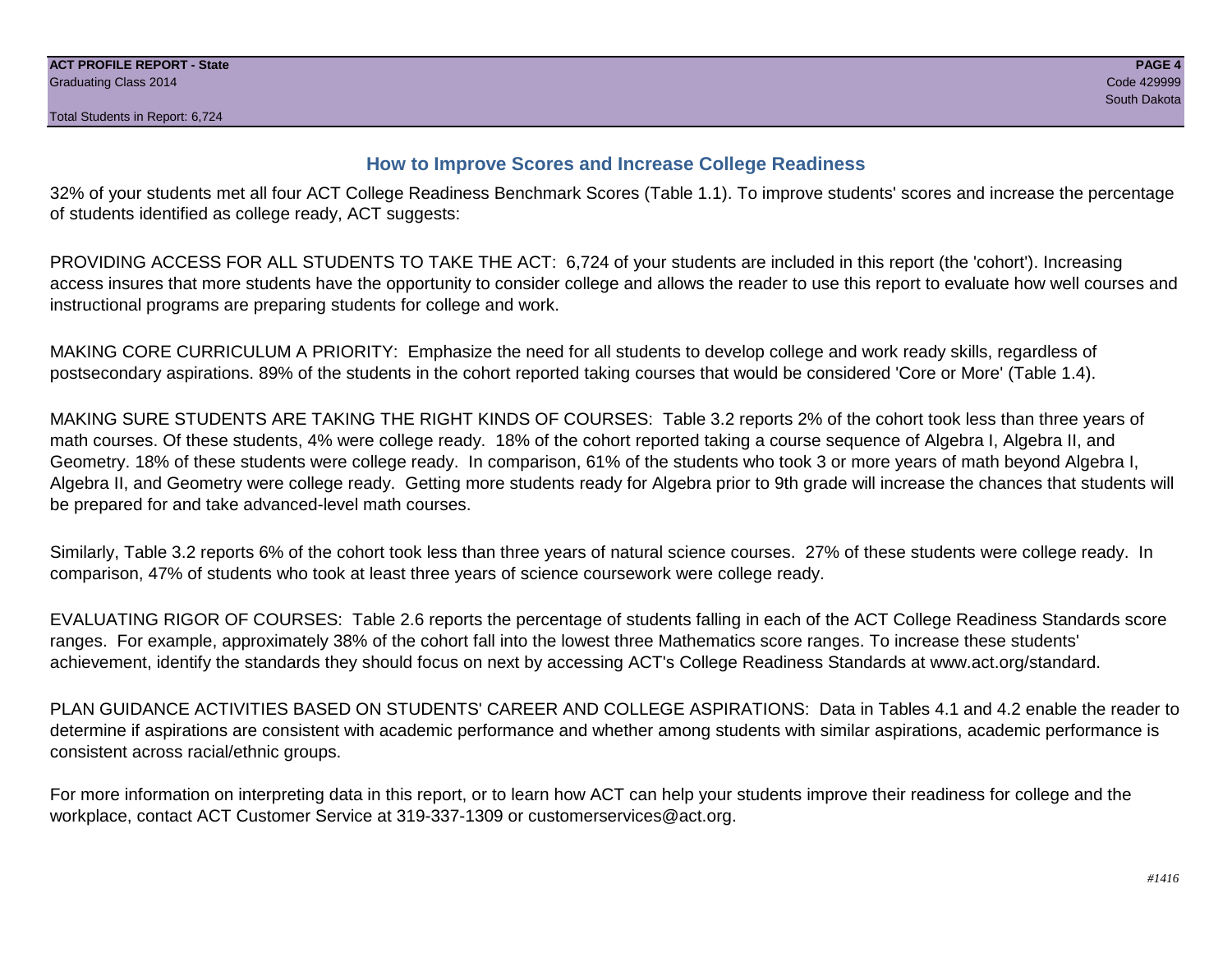**ACT PROFILE REPORT - State: SECTION I, EXECUTIVE SUMMARY PAGE 5** Graduating Class 2014 Code 429999

Total Students in Report: 6,724

## Section I Executive Summary

Beginning in August of 2013, all students whose scores are college reportable, both standard and extended time tests, are now included. Also beginning in August 2013 Graduating Class data, College Readiness Benchmarks for Reading and Science were updated to reflect the most recent college coursework research.

> To find the results of only standard time or extended time test takers, refer to Tables 1.7 and 1.8 on page 10.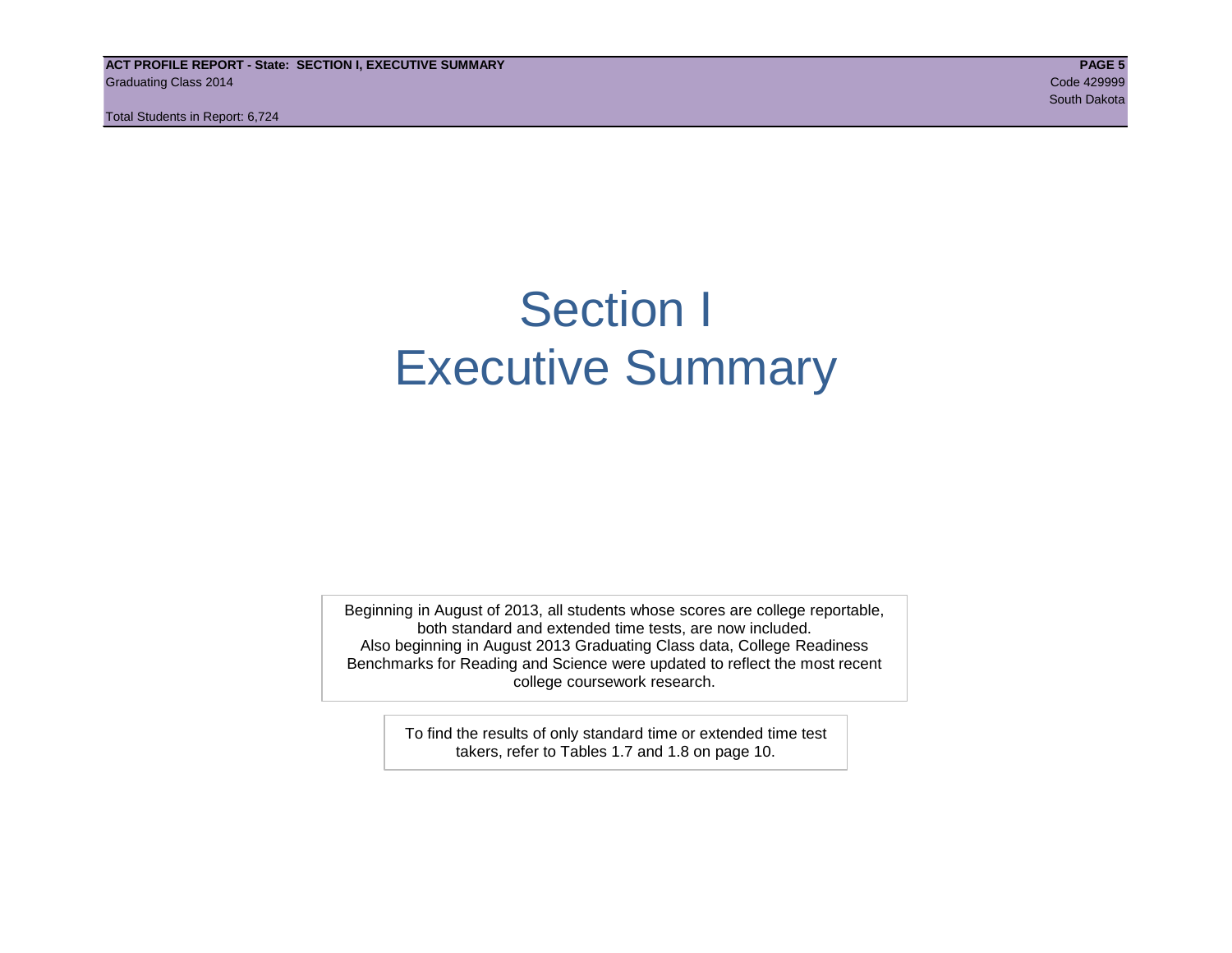#### **ACT PROFILE REPORT - State: SECTION I, EXECUTIVE SUMMARY PAGE 6** Graduating Class 2014 Code 429999

 South Dakota Total Students in Report: 6,724





**A benchmark score is the minimum score needed on an ACT subject-area test to indicate a 50% chance of obtaining a B or higher or about a 75% chance of obtaining a C or higher in the corresponding credit-bearing college course.**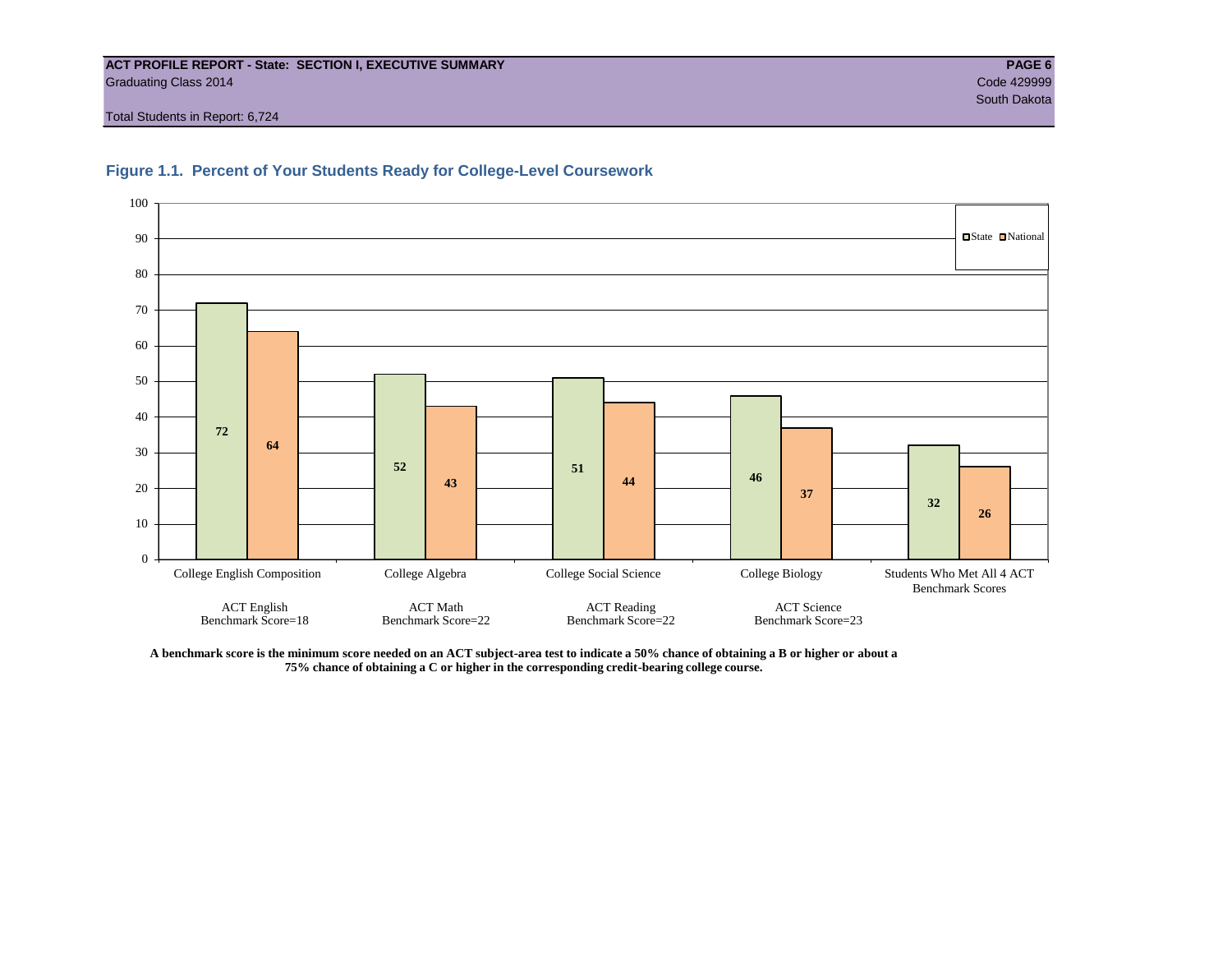#### **ACT PROFILE REPORT - State: SECTION I, EXECUTIVE SUMMARY PAGE 7** Graduating Class 2014 Code 429999

South Dakota

Total Students in Report: 6,724

|      |              | <b>Number of Students</b> |                |          |                    | <b>Percent Who Met Benchmarks</b> |              |          |                |          |                     |          |  |  |  |
|------|--------------|---------------------------|----------------|----------|--------------------|-----------------------------------|--------------|----------|----------------|----------|---------------------|----------|--|--|--|
|      |              | Tested                    | <b>English</b> |          | <b>Mathematics</b> |                                   | Reading      |          | <b>Science</b> |          | <b>Met All Four</b> |          |  |  |  |
| Year | <b>State</b> | <b>National</b>           | <b>State</b>   | National | State              | <b>National</b>                   | <b>State</b> | National | <b>State</b>   | National | <b>State</b>        | National |  |  |  |
| 2010 | 6,871        | ,568,835                  | 74             | 66       | 50                 | 43                                | 58           | 52       | 35             | 29       | 28                  | 24       |  |  |  |
| 2011 | 6,983        | 1,623,112                 | 72             | 66       | 52                 | 45                                | 58           | 52       | 37             | 30       | 29                  | 25       |  |  |  |
| 2012 | 6,878        | 1,666,017                 | 73             | 67       | 54                 | 46                                | 58           | 52       | 37             | 31       | 30                  | 25       |  |  |  |
| 2013 | 6,723        | 1,799,243                 | 72             | 64       | 53                 | 44                                | 52           | 44       | 46             | 36       | 32                  | 26       |  |  |  |
| 2014 | 6,724        | 1,845,787                 | 72             | 64       | 52                 | 43                                | 51           | 44       | 46             | 37       | 32                  | 26       |  |  |  |

#### **Table 1.1. Five Year Trends—Percent of Students Who Met College Readiness Benchmarks**

#### **Table 1.2. Five Year Trends—Average ACT Scores**

|      |              | <b>Number of Students</b> |              |                |                    | <b>Average ACT Scores</b> |                |                 |                |          |                  |          |  |  |
|------|--------------|---------------------------|--------------|----------------|--------------------|---------------------------|----------------|-----------------|----------------|----------|------------------|----------|--|--|
|      |              | Tested                    |              | <b>English</b> | <b>Mathematics</b> |                           | <b>Reading</b> |                 | <b>Science</b> |          | <b>Composite</b> |          |  |  |
| Year | <b>State</b> | <b>National</b>           | <b>State</b> | National       | State              | National                  | <b>State</b>   | <b>National</b> | <b>State</b>   | National | <b>State</b>     | National |  |  |
| 2010 | 6,871        | .568,835                  | 21.1         | 20.5           | 21.6               | 21.0                      | 22.0           | 21.3            | 21.9           | 20.9     | 21.8             | 21.0     |  |  |
| 2011 | 6,983        | .623,112                  | 21.0         | 20.6           | 21.8               | 21.1                      | 22.0           | 21.3            | 22.1           | 20.9     | 21.8             | 21.1     |  |  |
| 2012 | 6,878        | .666,017                  | 21.0         | 20.5           | 21.8               | 21.1                      | 22.1           | 21.3            | 22.0           | 20.9     | 21.8             | 21.1     |  |  |
| 2013 | 6,723        | ,799,243                  | 20.9         | 20.2           | 21.8               | 20.9                      | 22.7           | 21.1            | 22.1           | 20.7     | 21.9             | 20.9     |  |  |
| 2014 | 6.724        | ,845,787                  | 21.0         | 20.3           | 21.8               | 20.9                      | 22.3           | 21.3            | 22.1           | 20.8     | 21.9             | 21.0     |  |  |

#### **Table 1.3. Five Year Trends—Average ACT Scores Nationwide**

|      | <b>Number of Students</b> |                |                    | <b>Average ACT Scores</b> |                |                  |
|------|---------------------------|----------------|--------------------|---------------------------|----------------|------------------|
| Year | Tested                    | <b>English</b> | <b>Mathematics</b> | Reading                   | <b>Science</b> | <b>Composite</b> |
| 2010 | ,568,835                  | 20.5           | 21.0               | 21.3                      | 20.9           | 21.0             |
| 2011 | ,623,112                  | 20.6           | 21.1               | 21.3                      | 20.9           | 21.1             |
| 2012 | ,666,017                  | 20.5           | 21.1               | 21.3                      | 20.9           | 21.1             |
| 2013 | 1,799,243                 | 20.2           | 20.9               | 21.1                      | 20.7           | 20.9             |
| 2014 | 845,787                   | 20.3           | 20.9               | 21.3                      | 20.8           | 21.0             |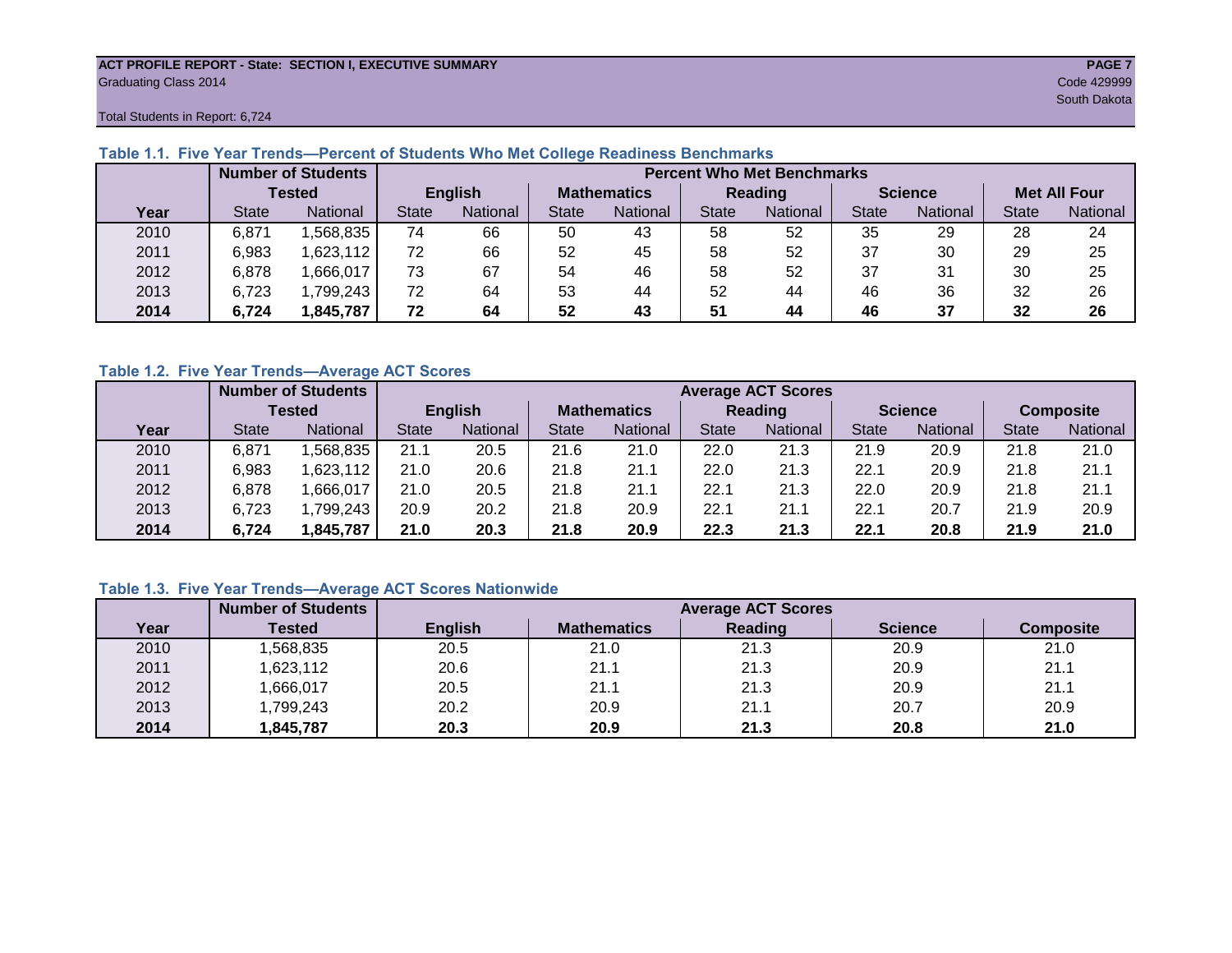#### **ACT PROFILE REPORT - State: SECTION I, EXECUTIVE SUMMARY PAGE 8** Graduating Class 2014 Code 429999

#### Total Students in Report: 6,724

|      |                   | <b>Number of Students</b><br><b>Tested</b> |      | Percent <sup>2</sup> | English |           | <b>Mathematics</b> |           | <b>Reading</b> |           | <b>Science</b> |           | <b>Composite</b> |           |
|------|-------------------|--------------------------------------------|------|----------------------|---------|-----------|--------------------|-----------|----------------|-----------|----------------|-----------|------------------|-----------|
|      |                   |                                            | Core | Less                 |         |           |                    |           |                |           |                |           |                  |           |
|      | Core or           | Less than                                  | or   | than                 | Core or | Less than | Core or            | Less than | Core or        | Less than | Core or        | Less than | Core or          | Less than |
| Year | More <sup>'</sup> | Core                                       | More | Core                 | More    | Core      | More               | Core      | More           | Core      | More           | Core      | More             | Core      |
| 2010 | 5.890             | 895                                        | 86   | 13                   | 21.7    | 17.7      | 22.1               | 18.4      | 22.5           | 19.1      | 22.4           | 19.1      | 22.3             | 18.7      |
| 2011 | 6.025             | 874                                        | 86   | 13                   | 21.6    | 17.4      | 22.3               | 18.7      | 22.5           | 19.0      | 22.5           | 19.1      | 22.4             | 18.7      |
| 2012 | 5,995             | 835                                        | 87   | $12 \overline{ }$    | 21.6    | 17.4      | 22.3               | 18.7      | 22.5           | 19.0      | 22.4           | 19.1      | 22.3             | 18.7      |
| 2013 | 5,877             | 761                                        | 87   | 44                   | 21.4    | 18.0      | 22.2               | 19.2      | 22.5           | 19.7      | 22.4           | 19.6      | 22.3             | 19.2      |
| 2014 | 5.952             | 688                                        | 89   | 10                   | 21.3    | 18.4      | 22.2               | 19.3      | 22.6           | 20.2      | 22.4           | 19.9      | 22.3             | 19.6      |

#### **Table 1.4. Five Year Trends—Average ACT Scores by Level of Preparation**

<sup>1</sup>"Core or More" results correspond to students taking four or more years of English AND three or more years each of math, social studies, and natural science.

 $2P$ ercent of all students tested. Numbers will not add up to 100% due to student non-response.

#### **Table 1.5. Five Year Trends—Percent and Average Composite Score by Race/Ethnicity**

|                                        | 2010  |     |           | 2011  |     | 2012 |       | 2013 |      |       | 2014       |      |       |     |      |
|----------------------------------------|-------|-----|-----------|-------|-----|------|-------|------|------|-------|------------|------|-------|-----|------|
|                                        | N     | %   | Ava       | N     | %   | Avg  | N     | %    | Avg  | N     | %          | Ava  | N     | %   | Avg  |
| <b>All Students</b>                    | 6,871 | 100 | 21.8      | 6,983 | 100 | 21.8 | 6,878 | 100  | 21.8 | 6.723 | 100        | 21.9 | 6.724 | 100 | 21.9 |
| <b>Black/African American</b>          | 85    |     | 18.4      | 85    |     | 17.7 | 100   |      | 17.7 | 84    |            | 17.6 | 81    |     | 17.0 |
| American Indian/Alaska Native          | 495   |     | 17.1      | 483   |     | 16.7 | 416   | 6    | 16.2 | 414   | 6          | 17.0 | 439   |     | 16.9 |
| White                                  | 5,850 | 85  | 22.3      | 5,836 | 84  | 22.4 | 5,675 | 83   | 22.4 | 5,502 | 82         | 22.4 | 5.468 | 81  | 22.5 |
| Hispanic/Latino                        | 87    |     | 19.5      | 169   |     | 19.6 | 208   | 3    | 20.0 | 195   | 3          | 20.4 | 200   |     | 19.8 |
| Asian                                  | 70    |     | 22.8      |       |     | 23.7 | 101   |      | 21.9 | 103   | റ          | 20.3 | 80    |     | 22.2 |
| Native Hawaiian/Other Pacific Islander | 0     | 0   |           |       |     | 15.5 | 9     |      | 18.7 | 9     |            | 18.7 |       |     | 17.6 |
| Two or more races                      | 84    |     | 21.7<br>⇁ | 153   |     | 20.6 | 230   | c    | 20.3 | 260   |            | 21.7 | 278   |     | 20.7 |
| Prefer not to respond/No response      | 200   | 3   | 20.7      | 180   |     | 21.9 | 139   | ົ    | 23.0 | 156   | $\sqrt{2}$ | 22.  | 173   |     | 22.9 |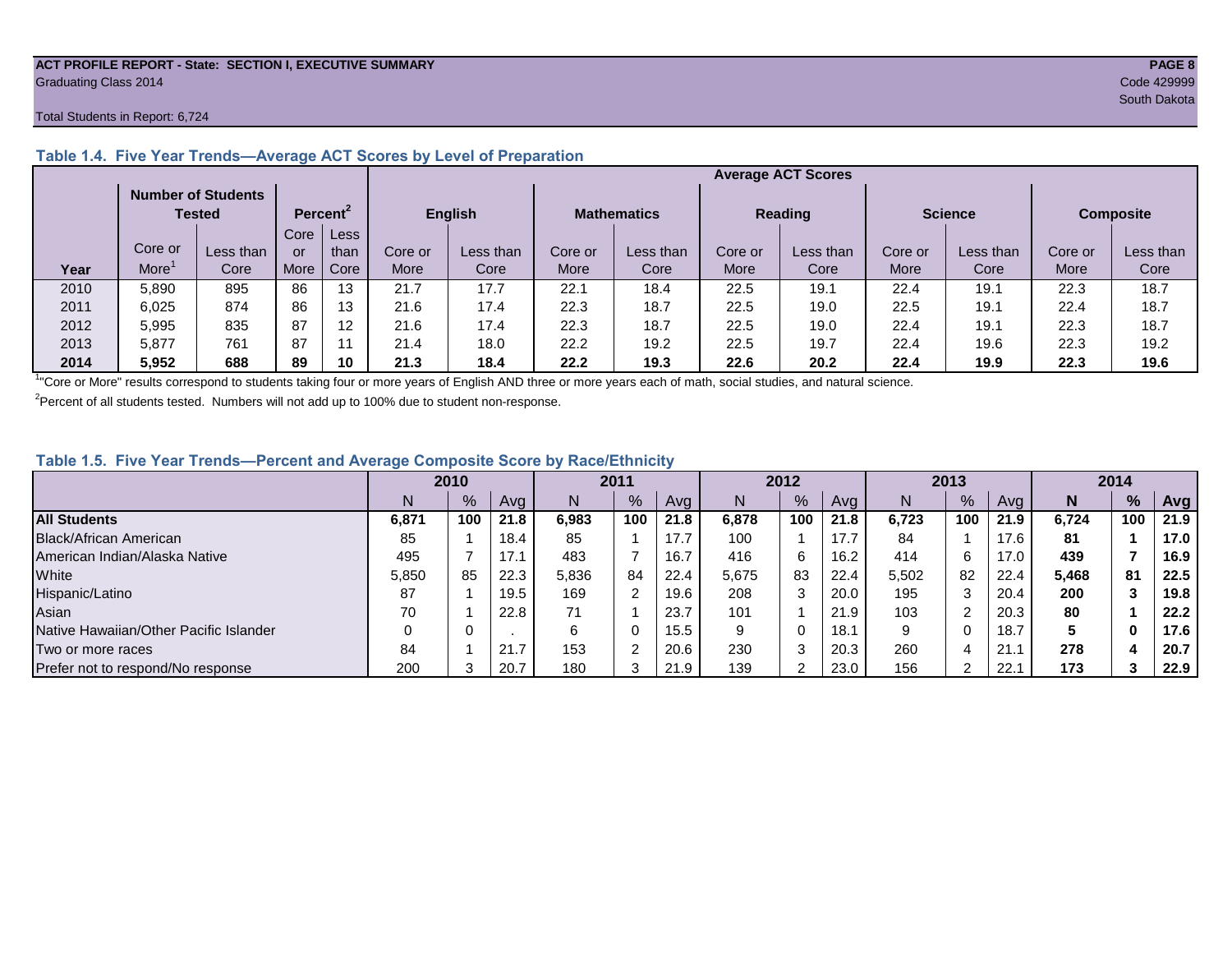#### **ACT PROFILE REPORT - State: SECTION I, EXECUTIVE SUMMARY PAGE 9** Code 429999 Craduating Class 2014 Code 429999 Code 429999

#### Total Students in Report: 6,724

#### **Table 1.6. Percent of Students in College Readiness Standards Score Ranges**

| <b>CRS</b>                 | <b>English</b>       | <b>Mathematics</b>    | <b>Reading</b>          | <b>Science</b>        |
|----------------------------|----------------------|-----------------------|-------------------------|-----------------------|
| Range                      | (Benchmark = $18$ )  | (Benchmark = $22$ )   | (Benchmark = $22$ )     | (Benchmark = $23$ )   |
|                            | 100%                 | 100%                  | 100%                    | 100%                  |
| $1 - 12$                   | 50%<br>13%<br>$6\%$  | 50%<br>$0\%$<br>$1\%$ | 50%<br>$7\%$<br>3%      | 50%<br>$6\%$<br>$2\%$ |
|                            | 0%                   | $0\%$                 | $0\%$                   | 0%                    |
| $13 - 15$                  | 100%                 | 100%                  | 100%                    | 100%                  |
|                            | 50%<br>14%<br>12%    | 50%<br>14%<br>$8%$    | 50%<br>13%<br>9%        | 50%<br>10%<br>$5\%$   |
|                            | $0\%$                | $0\%$                 | $0\%$                   | 0%                    |
|                            | 100%                 | 100%                  | 100%                    | 100%                  |
| 16-19                      | 50%<br>21%<br>18%    | 33%<br>30%<br>50%     | 50%<br>22%<br>22%       | 50%<br>24%<br>21%     |
|                            | $0\%$                | $0\%$                 | $0\%$                   | 0%                    |
| $20 - 23$                  | 100%                 | 100%                  | 100%                    | 100%                  |
|                            | 29%<br>50%<br>23%    | 50%<br>23%<br>18%     | 28%<br>50%<br>24%       | 36%<br>29%<br>50%     |
|                            | $0\%$                | $0\%$                 | $0\%$                   | 0%                    |
|                            | 100%                 | 100%                  | 100%                    | 100%                  |
| 24-27                      | 50%<br>19%<br>16%    | 50%<br>27%<br>21%     | 50%<br>18%<br>14%       | 26%<br>50%<br>20%     |
|                            | $0\%$                | $0\%$                 | 0%                      | 0%                    |
| 28-32                      | 100%                 | 100%                  | 100%                    | 100%                  |
|                            | 50%<br>10%<br>9%     | 50%<br>10%<br>$9\%$   | 50%<br>16%<br>14%       | 50%<br>$8\%$<br>7%    |
|                            | $0\%$                | $0\%$                 | $0\%$                   | 0%                    |
|                            | 100%                 | 100%                  | 100%                    | 100%                  |
| 33-36                      | 50%                  | 50%                   | 50%                     | 50%                   |
|                            | $5\%$<br>4%<br>$0\%$ | $3%$<br>2%<br>$0\%$   | $5\%$<br>$5\%$<br>$0\%$ | $3%$<br>$3%$<br>0%    |
|                            | 100%                 | 100%                  | 100%                    | 100%                  |
| % At or Above<br>Benchmark | 72%<br>64%<br>50%    | 52%<br>43%<br>50%     | 51%<br>44%<br>50%       | 46%<br>37%<br>50%     |
|                            | $0\%$                | $0\%$                 | $0\%$                   | $0\%$                 |
|                            |                      | $=$ State             | $=$ National            |                       |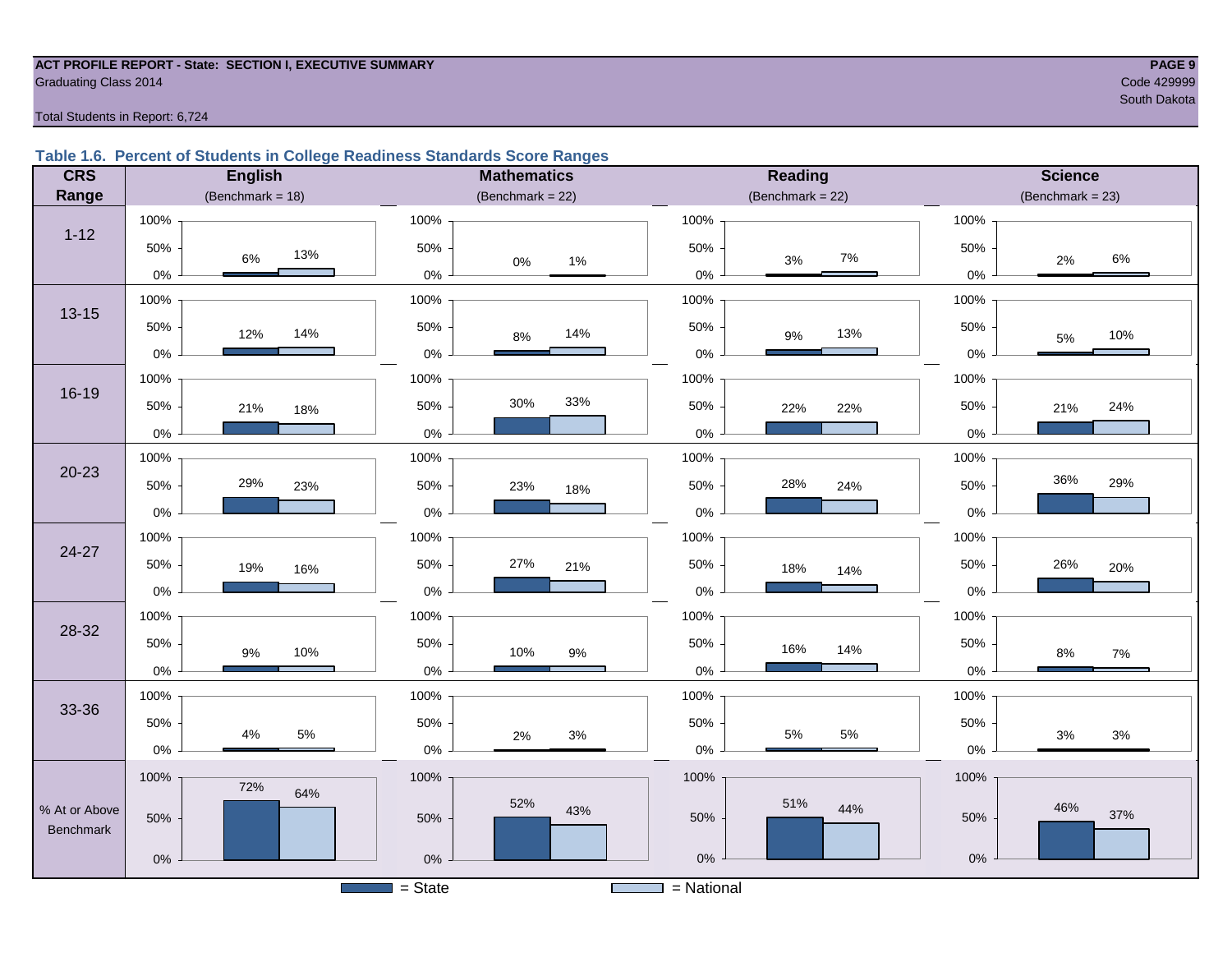#### **ACT PROFILE REPORT- State: SECTION II, ACADEMIC ACHIEVEMENT PAGE 10** Graduating Class 2014 Code 429999

Total Students in Report: 6,724

| <b>Student Group</b> | <b>Test Session</b>  |          |         |         |             | <b>Average ACT Scores</b> |         |           |
|----------------------|----------------------|----------|---------|---------|-------------|---------------------------|---------|-----------|
|                      | <b>Duration</b>      | N        | Percent | English | Mathematics | Reading                   | Science | Composite |
|                      | <b>Standard Time</b> | 6,635    | 99      | 21.0    | 21.9        | 22.3                      | 22.2    | 22.0      |
| <b>State</b>         | <b>Extended Time</b> | 89       |         | 17.2    | 17.9        | 19.8                      | 19.6    | 18.7      |
|                      | Total                | 6.724    | 100     | 21.0    | 21.8        | 22.3                      | 22.1    | 21.9      |
|                      | <b>Standard Time</b> | ,769,033 | 96      | 20.5    | 21.0        | 21.4                      | 20.9    | 21.1      |
| <b>National</b>      | <b>Extended Time</b> | 76,754   | 4       | 16.2    | 17.8        | 18.5                      | 18.1    | 17.8      |
|                      | Total                | ,845,787 | 100     | 20.3    | 20.9        | 21.3                      | 20.8    | 21.0      |

#### **Table 1.7. Average ACT College Reportable Scores by Test Session Duration**

#### **Table 1.8. Percent of Students Who Met College Readiness Benchmark Scores by Test Session Duration**

| <b>Student Group</b> | <b>Test Session</b>  |         |             | <b>Percent of Students</b> |         | Met      |
|----------------------|----------------------|---------|-------------|----------------------------|---------|----------|
|                      | <b>Duration</b>      | English | Mathematics | Reading                    | Science | All Four |
|                      | <b>Standard Time</b> | 72      | 52          | 51                         | 46      | 33       |
| <b>State</b>         | <b>Extended Time</b> | 42      |             | 39                         | 20      | 12       |
|                      | Total                | 72      | 52          | 51                         | 46      | 32       |
|                      | <b>Standard Time</b> | 65      | 44          | 45                         | 37      | 27       |
| <b>National</b>      | <b>Extended Time</b> | 37      | 21          | 30                         | 21      | 15       |
|                      | Total                | 64      | 43          | 44                         | 37      | 26       |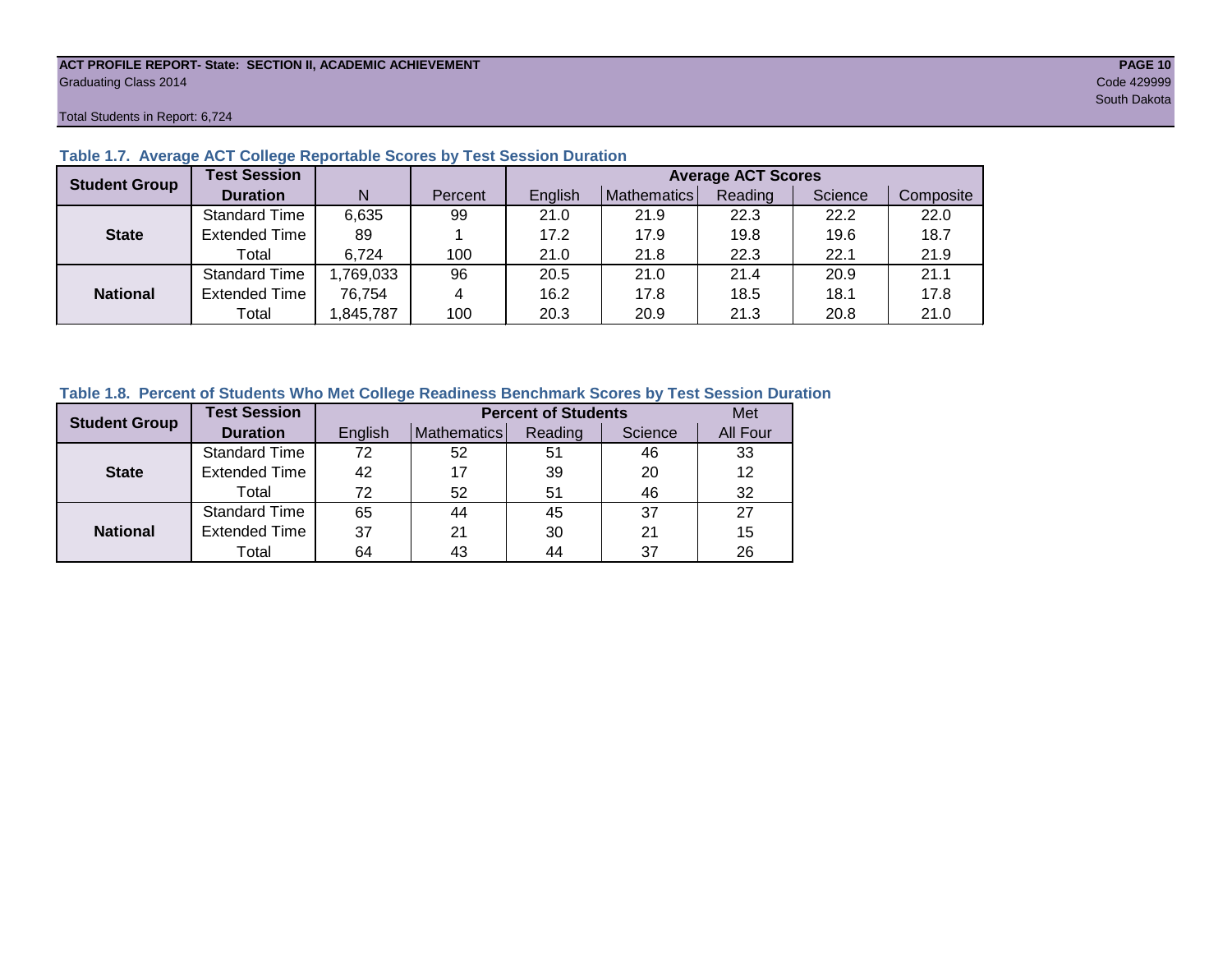## Section II Academic Achievement

Beginning with the Graduating Class of 2013, all students whose scores are college reportable, both standard and extended time tests, are now included. Also beginning with the 2013 Graduating Class data, College Readiness Benchmarks for Reading and Science were updated to reflect the most recent college coursework research.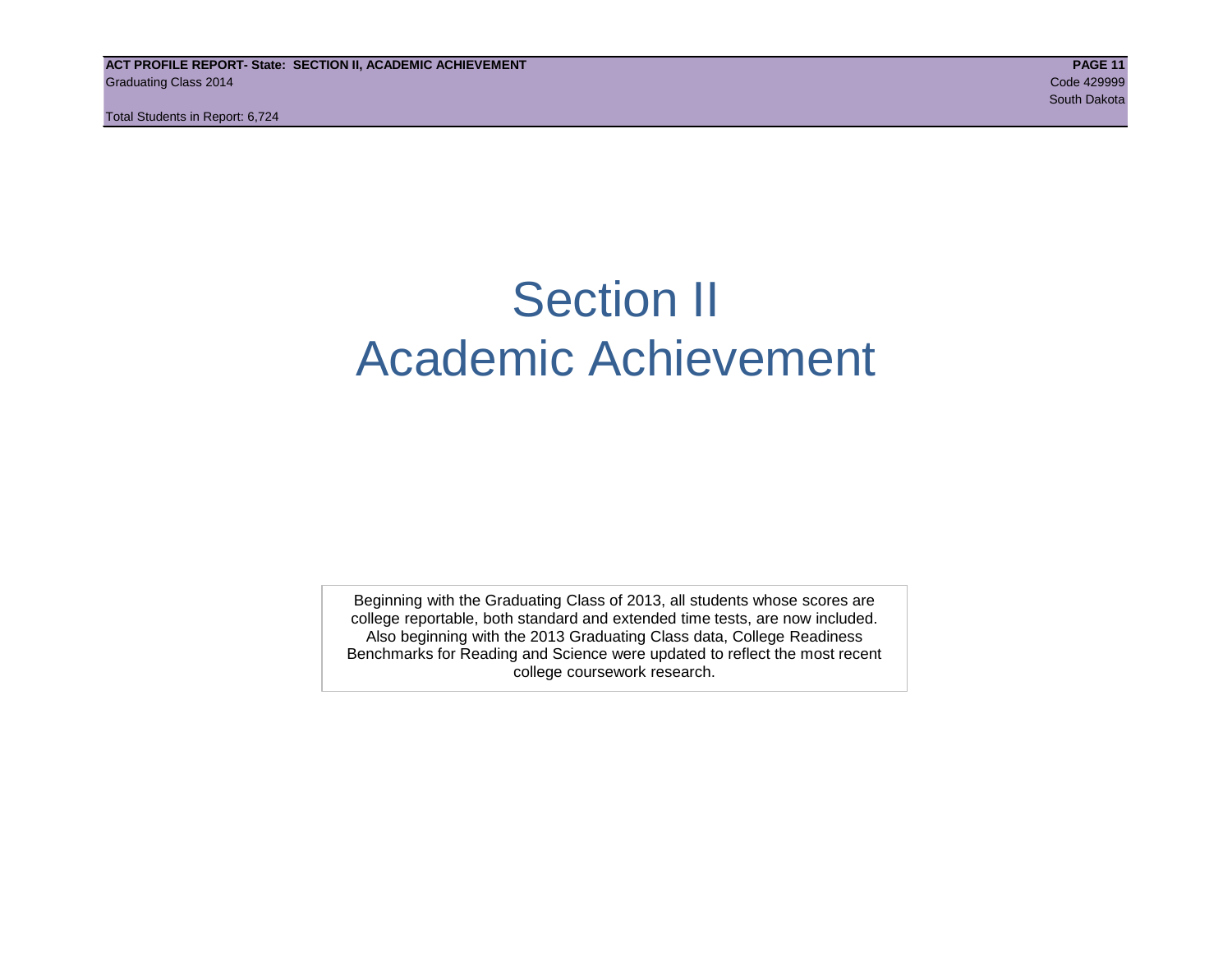## **ACT PROFILE REPORT- State: SECTION II, ACADEMIC ACHIEVEMENT PAGE 12** Graduating Class 2014 Code 429999

Total Students in Report: 6,724

|  | Table 2.1. ACT Score Distributions, Cumulative Percentages (CP <sup>1</sup> ), and Score Averages |  |  |  |
|--|---------------------------------------------------------------------------------------------------|--|--|--|
|  |                                                                                                   |  |  |  |

| <b>ACT Scale</b> |                | <b>English</b> |                  | <b>Mathematics</b> |                | Reading   |              | <b>Science</b> |                | Composite      | <b>ACT Scale</b> |
|------------------|----------------|----------------|------------------|--------------------|----------------|-----------|--------------|----------------|----------------|----------------|------------------|
| <b>Score</b>     | N <sub>1</sub> | CP             | N                | CP                 | N <sub>1</sub> | CP        | $\mathsf{N}$ | CP             | N <sub>1</sub> | CP             | <b>Score</b>     |
| 36               | 16             | 100            | $12$             | 100                | 45             | 100       | 28           | 100            | $\overline{4}$ | 100            | 36               |
| 35               | 53             | 100            | $17\,$           | 100                | 35             | 99        | 49           | 100            | 15             | 100            | 35               |
| 34               | 95             | 99             | 55               | 100                | 92             | 99        | 54           | 99             | 31             | 100            | 34               |
| 33               | 94             | 98             | 48               | 99                 | 140            | 97        | 48           | 98             | 58             | 99             | 33               |
| 32               | 77             | 96             | 60               | 98                 | 194            | 95        | 83           | 97             | 82             | 98             | 32               |
| 31               | 77             | 95             | 67               | 97                 | 201            | 92        | 97           | 96             | 108            | 97             | 31               |
| 30               | 134            | 94             | 125              | 96                 | 216            | 89        | 108          | 95             | 145            | 96             | 30 <sub>o</sub>  |
| 29               | 135            | 92             | 193              | 94                 | 219            | 86        | 93           | 93             | 174            | 93             | 29               |
| 28               | 184            | 90             | 249              | 91                 | 230            | 83        | 178          | 92             | 237            | 91             | 28               |
| 27               | 236            | 87             | 337              | 88                 | 261            | 80        | 289          | 89             | 301            | 87             | 27               |
| 26               | 262            | 84             | 502              | 83                 | 267            | 76        | 276          | 85             | 333            | 83             | 26               |
| 25               | 338            | 80             | 451              | 75                 | 274            | 72        | 525          | 81             | 482            | 78             | 25               |
| 24               | 434            | 75             | 537              | 69                 | 405            | 68        | 630          | 73             | 547            | 71             | 24               |
| 23               | 409            | 68             | 465              | 61                 | 438            | 62        | 627          | 63             | 380            | 63             | 23               |
| 22               | 483            | 62             | 370              | 54                 | 411            | 55        | 600          | 54             | 552            | 57             | 22               |
| 21               | 523            | 55             | 362              | 48                 | 646            | 49        | 598          | 45             | 563            | 49             | 21               |
| 20               | 529            | 47             | 337              | 43                 | 401            | 39        | 565          | 36             | 499            | 40             | $20\,$           |
| 19               | 405            | 39             | 382              | 38                 | 495            | 33        | 567          | 28             | 523            | 33             | 19               |
| 18               | 351            | 33             | 444              | 32                 | 334            | 26        | 343          | 19             | 517            | 25             | 18               |
| 17               | 292            | 28             | 589              | 25                 | 331            | 21        | 282          | 14             | 375            | 17             | 17               |
| 16               | 335            | 24             | 594              | 17                 | 301            | 16        | 187          | 10             | 267            | 12             | 16               |
| 15               | 393            | 19             | 353              | 8                  | 225            | 12        | 154          | $\overline{7}$ | 204            | 8              | 15               |
| 14               | 252            | 13             | 123              | $\sqrt{3}$         | 206            | 8         | 112          | 5              | 162            | 5              | 14               |
| 13               | 191            | 9              | 39               |                    | 159            | 5         | 86           | 3              | 89             | $\overline{c}$ | 13               |
| 12               | 137            | 6              | $\boldsymbol{9}$ |                    | 89             | 3         | 51           | $\overline{c}$ | 50             | 1              | 12               |
| 11               | 120            | 4              | 2                |                    | 64             | 2         | 48           |                | 19             |                | 11               |
| 10               | 83             | 3              | $\Omega$         |                    | 24             |           | 30           |                | 5              |                | 10               |
| 9                | 45             |                | $\Omega$         |                    | 11             |           | 11           |                |                | 1              | $\boldsymbol{9}$ |
| 8                | 29             |                | $\overline{2}$   |                    | 2              |           | 4            |                | $\Omega$       |                | 8                |
| $\overline{7}$   | 10             |                | $\Omega$         |                    | 6              |           | $\Omega$     |                | $\Omega$       |                | $\overline{7}$   |
| 6                |                |                | $\Omega$         |                    |                |           | $\Omega$     |                |                |                | 6                |
| 5                |                |                | $\Omega$         |                    | $\mathbf 0$    |           | 1            |                | $\Omega$       |                | 5                |
| $\overline{4}$   | 0              |                | 0                |                    | $\mathbf 0$    |           | 0            |                | 0              |                | 4                |
| 3                | 0              |                | 0                |                    |                |           | $\mathbf 0$  |                | $\mathbf 0$    |                | 3                |
| $\overline{2}$   | 0              |                | 0                |                    | 0              |           | 0            |                | $\Omega$       |                | $\overline{c}$   |
| $\overline{1}$   | $\Omega$       | $\mathbf{1}$   | $\Omega$         |                    | $\Omega$       |           | $\Omega$     | $\overline{1}$ | $\Omega$       |                | Avg (SD)         |
| Avg (SD)         |                | 21.0(5.7)      |                  | 21.8(4.8)          |                | 22.3(5.7) |              | 22.1(4.7)      |                | 21.9(4.7)      |                  |

<sup>1</sup>CP is the cumulative percent of students at or below a score point.

Note: Shaded portions of columns identify the students who met/exceeded the ACT College Readiness Benchmark Scores.

South Dakota (1999) and the state of the state of the state of the state of the state of the South Dakota (199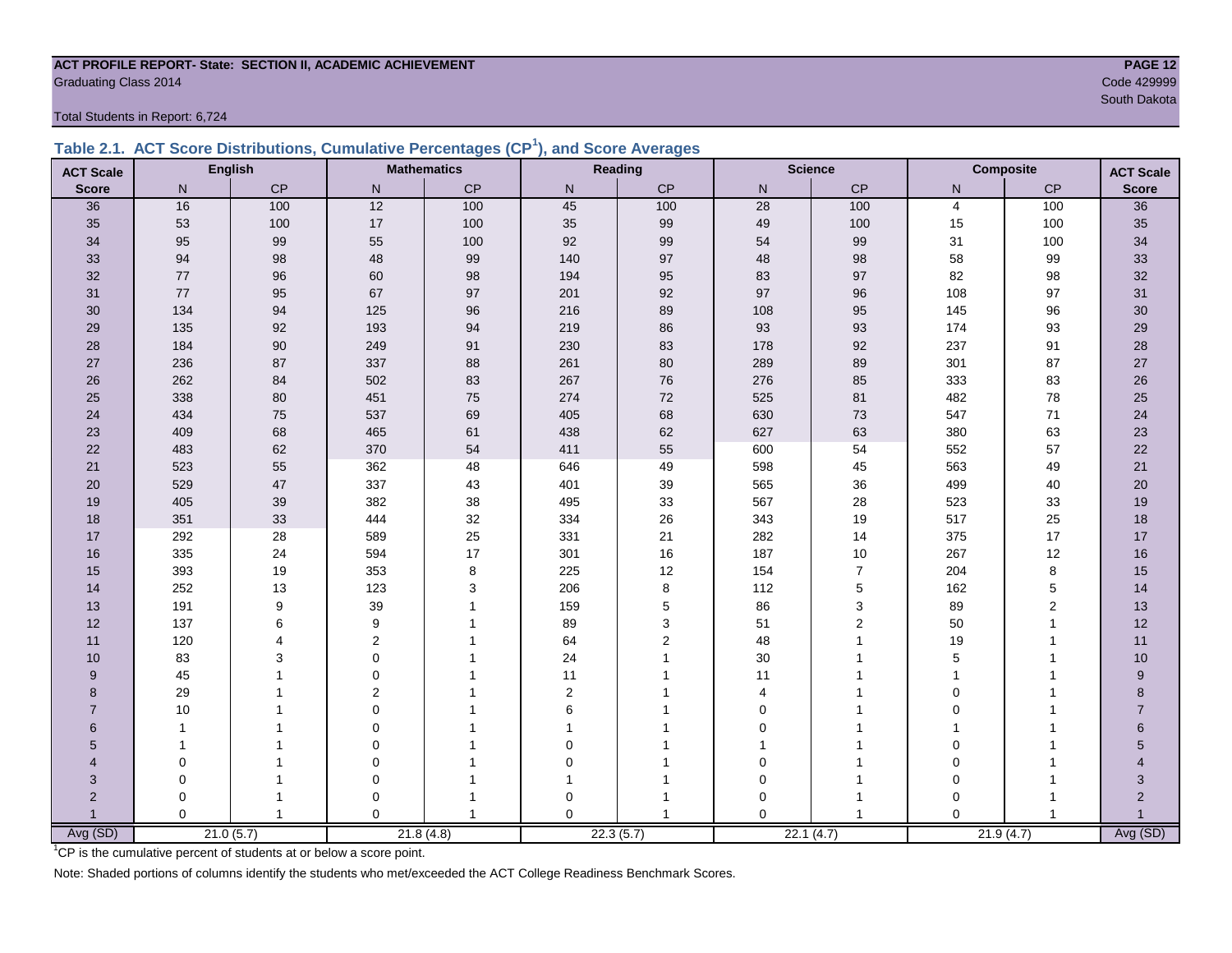#### **ACT PROFILE REPORT- State: SECTION II, ACADEMIC ACHIEVEMENT PAGE 13** Graduating Class 2014 Code 429999

#### Total Students in Report: 6,724

|                  | <b>English</b>          |                |                          |                |                        |                         | Reading                |     | <b>Mathematics</b>    |                |                            |                          |                        |     |                  |
|------------------|-------------------------|----------------|--------------------------|----------------|------------------------|-------------------------|------------------------|-----|-----------------------|----------------|----------------------------|--------------------------|------------------------|-----|------------------|
|                  |                         |                |                          |                | <b>Social Studies/</b> |                         |                        |     | <b>Pre/Elementary</b> |                | <b>Algebra/ Coordinate</b> |                          | <b>Plane Geometry/</b> |     |                  |
| <b>ACT Scale</b> | <b>Usage/ Mechanics</b> |                | <b>Rhetorical Skills</b> |                | <b>Sciences</b>        |                         | <b>Arts/Literature</b> |     | Algebra               |                | <b>Geometry</b>            |                          | <b>Trigonometry</b>    |     | <b>ACT Scale</b> |
| <b>Score</b>     | N.                      | <b>CP</b>      | N                        | CP             | N                      | <b>CP</b>               | N                      | CP  | N                     | <b>CP</b>      | N                          | CP                       | N                      | CP  | <b>Score</b>     |
| 18               | 201                     | 100            | 51                       | 100            | 143                    | 100                     | 179                    | 100 | 207                   | 100            | 29                         | 100                      | 41                     | 100 | 18               |
| 17               | 287                     | 97             | 73                       | 99             | 336                    | 98                      | 358                    | 97  | 310                   | 97             | 59                         | 100                      | 28                     | 99  | 17               |
| 16               | 238                     | 93             | 272                      | 98             | 468                    | 93                      | 404                    | 92  | 379                   | 92             | 158                        | 99                       | 258                    | 99  | 16               |
| 15               | 360                     | 89             | 443                      | 94             | 382                    | 86                      | 406                    | 86  | 349                   | 87             | 406                        | 96                       | 394                    | 95  | 15               |
| 14               | 305                     | 84             | 516                      | 88             | 705                    | 80                      | 438                    | 80  | 657                   | 81             | 635                        | 90                       | 611                    | 89  | 14               |
| 13               | 572                     | 79             | 648                      | 80             | 683                    | 70                      | 547                    | 73  | 778                   | 72             | 860                        | 81                       | 710                    | 80  | 13               |
| 12               | 504                     | 71             | 699                      | 70             | 747                    | 60                      | 654                    | 65  | 809                   | 60             | 899                        | 68                       | 849                    | 70  | 12               |
| 11               | 759                     | 63             | 877                      | 60             | 712                    | 48                      | 732                    | 56  | 564                   | 48             | 714                        | 55                       | 891                    | 57  | 11               |
| 10               | 804                     | 52             | 759                      | 47             | 669                    | 38                      | 653                    | 45  | 558                   | 40             | 1.099                      | 44                       | 873                    | 44  | 10               |
| 9                | 751                     | 40             | 835                      | 35             | 541                    | 28                      | 846                    | 35  | 580                   | 31             | 697                        | 28                       | 934                    | 31  | 9                |
| 8                | 559                     | 29             | 616                      | 23             | 630                    | 20                      | 401                    | 22  | 635                   | 23             | 570                        | 17                       | 545                    | 17  | 8                |
| $\overline{7}$   | 464                     | 21             | 358                      | 14             | 356                    | 11                      | 448                    | 16  | 492                   | 13             | 287                        | 9                        | 282                    | 9   | $\overline{7}$   |
| 6                | 378                     | 14             | 235                      | 9              | 196                    | 5                       | 268                    | 10  | 248                   | 6              | 148                        | 5                        | 130                    | 5   | 6                |
| 5                | 291                     | 8              | 209                      | 5              | 101                    | 2                       | 242                    | 6   | 110                   | $\overline{2}$ | 76                         | 2                        | 82                     | 3   | 5                |
| 4                | 149                     | 4              | 101                      | $\overline{2}$ | 32                     | $\overline{ }$          | 107                    | 2   | 28                    | 1              | 35                         | $\overline{ }$           | 49                     | 1   | 4                |
| 3                | 78                      | $\overline{2}$ | 22                       | 1              | 9                      | $\overline{\mathbf{A}}$ | 29                     |     | 13                    |                | 48                         |                          | 21                     | 1   | 3                |
| $\overline{2}$   | 21                      |                | 10                       | 1              | 11                     | $\overline{ }$          | 10                     |     | 6                     |                | $\overline{2}$             | $\overline{\phantom{a}}$ | 13                     | 1   | $\overline{2}$   |
|                  | 3                       |                | $\mathbf 0$              | 1              | 3                      |                         | $\overline{2}$         |     |                       |                | $\overline{2}$             | $\overline{\phantom{a}}$ | 13                     | 1   |                  |
| Avg (SD)         | 10.5(3.6)               |                | 10.8(3.0)                |                | 11.6(3.2)              |                         | 11.1(3.5)              |     | 11.5(3.3)             |                | 11.0(2.7)                  |                          | 11.0(2.8)              |     | Avg (SD)         |

**Table 2.2. ACT Subscore Distributions, Cumulative Percentages (CP<sup>1</sup> ), and Subscore Averages**

 $1^{\circ}$ CP is the cumulative percent of students at or below a score point.

#### **Table 2.3. ACT Score Quartile Values**

| <b>Quartile</b>      | Enalish  | <b>Mathematics</b> | Reading           | <b>Science</b>  | Composite |
|----------------------|----------|--------------------|-------------------|-----------------|-----------|
| Q3 (75th Percentile) | 25       | ົ<br>25            | nc<br>40          | 25              | 25        |
| Q2 (50th Percentile) | ົ<br>_ _ | ົ<br>∼             | $\sim$<br>∠∠      | ົດ<br><u>__</u> | nn<br>--  |
| Q1 (25th Percentile) |          |                    | $\Delta$ $\Omega$ | 19              |           |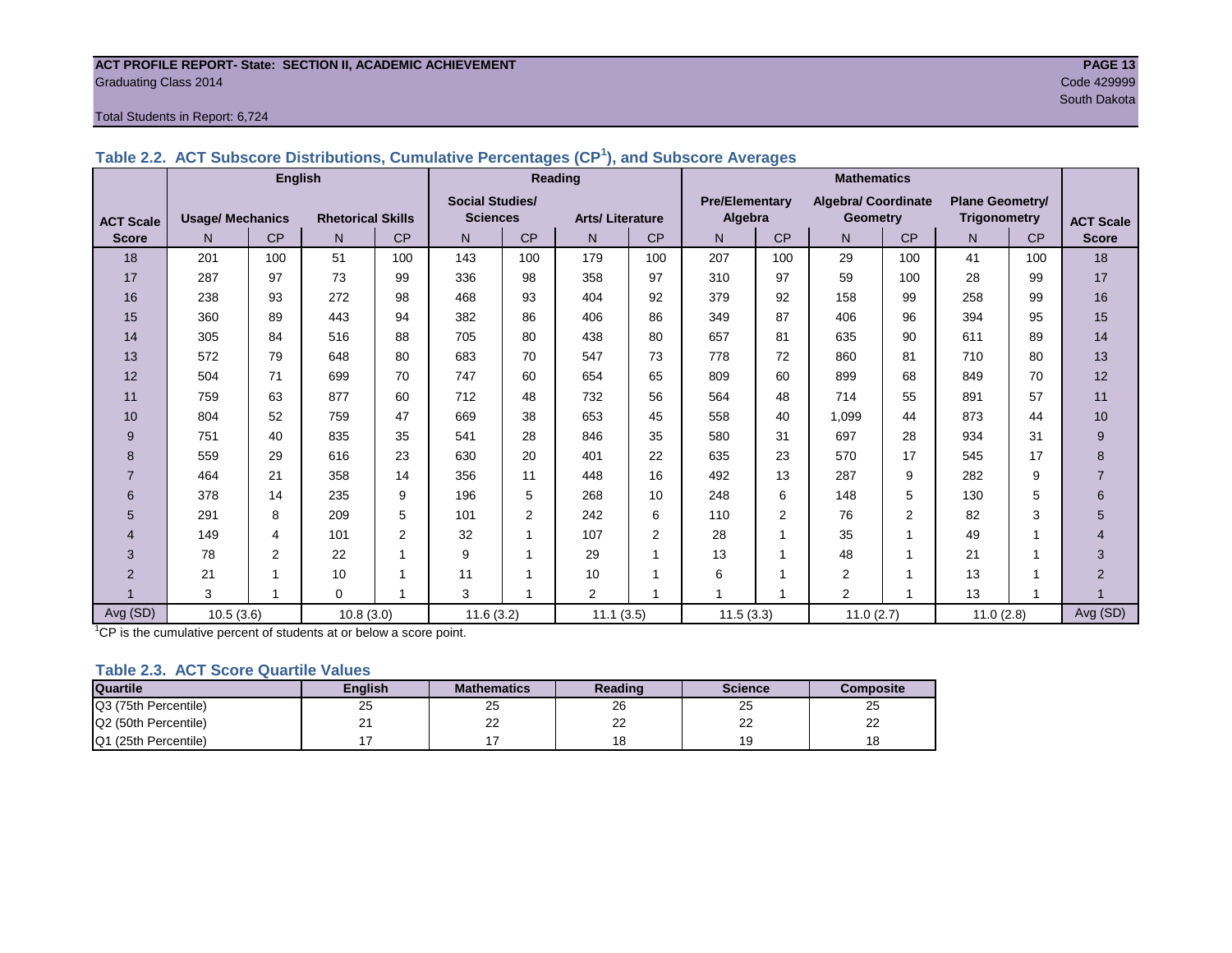Total Students in Report: 6,724

#### **Table 2.4. Average ACT Composite Scores for Race/Ethnicity by Level of Preparation**

| <b>Student</b>  |                                 | <b>Number of Students</b> | <b>Percent Taking</b>     |                     | <b>Average ACT Composite Score</b> |
|-----------------|---------------------------------|---------------------------|---------------------------|---------------------|------------------------------------|
| <b>Group</b>    | <b>Race/Ethnicity</b>           | <b>Tested</b>             | Core or More <sup>1</sup> | <b>Core or More</b> | <b>Less Than Core</b>              |
|                 | <b>All Students</b>             | 6,724                     | 89                        | 22.3                | 19.6                               |
|                 | Black/African American          | 81                        | 84                        | 17.2                | 16.1                               |
|                 | American Indian/Alaska Native   | 439                       | 84                        | 17.1                | 15.7                               |
|                 | White                           | 5,468                     | 90                        | 22.8                | 20.3                               |
| <b>State</b>    | Hispanic/Latino                 | 200                       | 84                        | 20.3                | 17.8                               |
|                 | Asian                           | 80                        | 84                        | 22.8                | 18.7                               |
|                 | Native Hawaiian/Other Pac. Isl. | 5                         | 60                        | 18.3                | 16.5                               |
|                 | Two or more races               | 278                       | 85                        | 21.0                | 19.0                               |
|                 | Prefer not/No Response          | 173                       | 72                        | 24.0                | 21.5                               |
|                 | <b>All Students</b>             | 1,845,787                 | 73                        | 21.8                | 18.9                               |
|                 | Black/African American          | 241,678                   | 68                        | 17.6                | 15.7                               |
|                 | American Indian/Alaska Native   | 14,263                    | 62                        | 19.0                | 16.5                               |
|                 | White                           | 1,038,435                 | 76                        | 23.1                | 20.2                               |
| <b>National</b> | Hispanic/Latino                 | 281,216                   | 71                        | 19.5                | 17.3                               |
|                 | Asian                           | 80,370                    | 79                        | 24.2                | 21.6                               |
|                 | Native Hawaiian/Other Pac. Isl. | 5,676                     | 65                        | 20.0                | 16.6                               |
|                 | Two or more races               | 70,013                    | 74                        | 22.0                | 19.2                               |
|                 | Prefer not/No Response          | 114,136                   | 56                        | 22.6                | 18.5                               |

<sup>1</sup>"Core or More" results correspond to students taking four or more years of English AND three or more years each of math, social studies, and natural science.

#### **Table 2.5. Average ACT Scores by Race/Ethnicity**

| <b>Student</b>  |                                 |                |                    |         |                |                  |
|-----------------|---------------------------------|----------------|--------------------|---------|----------------|------------------|
| Group           | <b>Race/Ethnicity</b>           | <b>English</b> | <b>Mathematics</b> | Reading | <b>Science</b> | <b>Composite</b> |
|                 | <b>All Students</b>             | 21.0           | 21.8               | 22.3    | 22.1           | 21.9             |
|                 | <b>Black/African American</b>   | 15.3           | 17.9               | 16.9    | 17.4           | 17.0             |
|                 | American Indian/Alaska Native   | 15.2           | 17.1               | 17.5    | 17.4           | 16.9             |
|                 | White                           | 21.7           | 22.4               | 22.8    | 22.7           | 22.5             |
| <b>State</b>    | Hispanic/Latino                 | 18.6           | 19.5               | 20.4    | 20.2           | 19.8             |
|                 | Asian                           | 20.5           | 23.6               | 21.9    | 22.1           | 22.2             |
|                 | Native Hawaiian/Other Pac. Isl. | 16.8           | 17.2               | 18.0    | 17.8           | 17.6             |
|                 | Two or more races               | 19.6           | 20.5               | 21.4    | 21.0           | 20.7             |
|                 | Prefer not/No Response          | 22.4           | 22.0               | 23.7    | 23.0           | 22.9             |
|                 | <b>All Students</b>             | 20.3           | 20.9               | 21.3    | 20.8           | 21.0             |
|                 | <b>Black/African American</b>   | 15.8           | 17.2               | 17.3    | 17.0           | 17.0             |
|                 | American Indian/Alaska Native   | 16.6           | 18.1               | 18.4    | 18.3           | 18.0             |
|                 | <b>White</b>                    | 22.0           | 22.0               | 22.8    | 22.1           | 22.3             |
| <b>National</b> | Hispanic/Latino                 | 17.7           | 19.2               | 19.1    | 18.8           | 18.8             |
|                 | Asian                           | 22.8           | 24.9               | 22.8    | 23.2           | 23.5             |
|                 | Native Hawaiian/Other Pac. Isl. | 17.5           | 19.2               | 18.7    | 18.6           | 18.6             |
|                 | Two or more races               | 20.6           | 20.9               | 21.7    | 21.0           | 21.2             |
|                 | Prefer not/No Response          | 20.0           | 20.7               | 21.1    | 20.5           | 20.7             |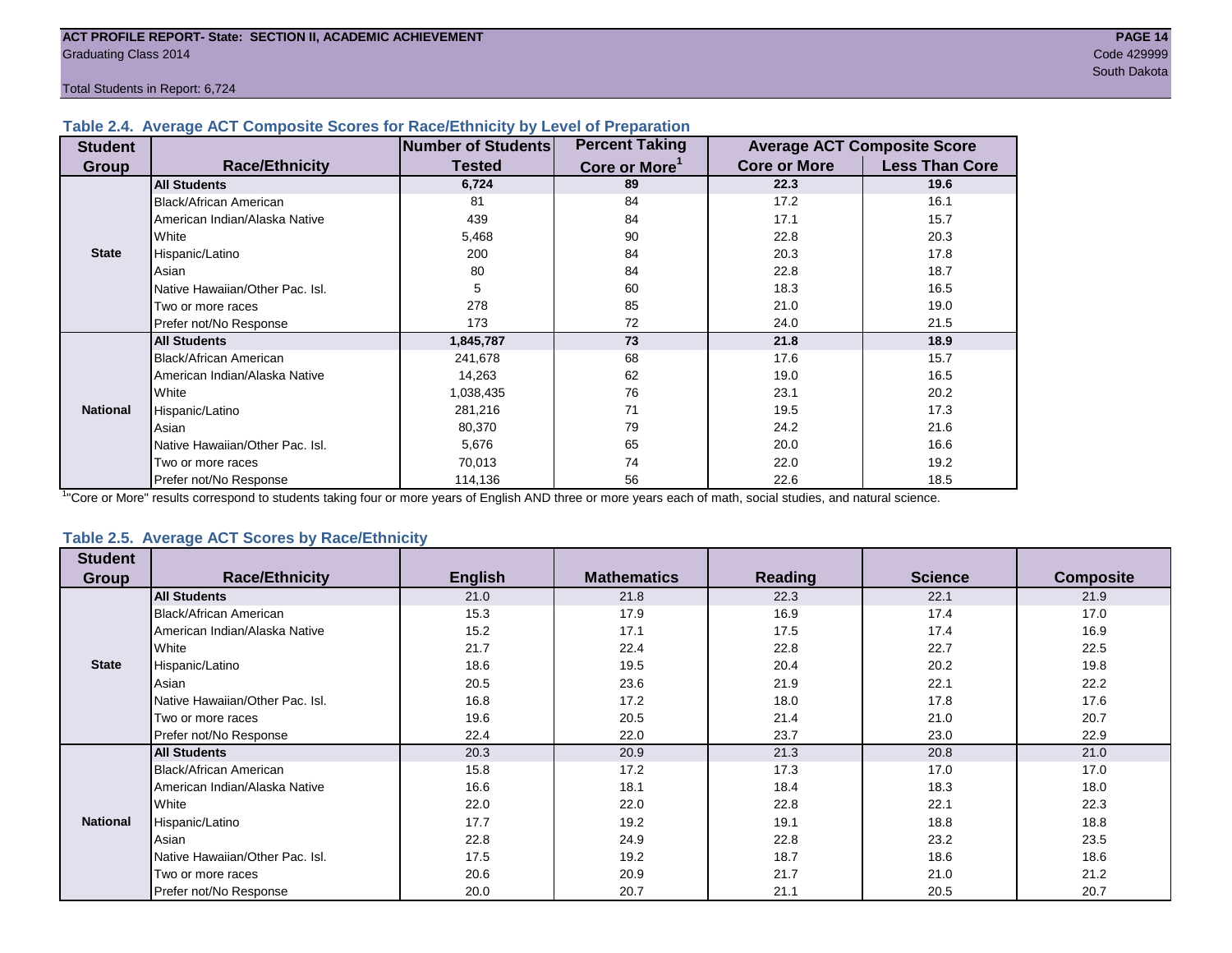#### **ACT PROFILE REPORT- State: SECTION II, ACADEMIC ACHIEVEMENT PAGE 15** Graduating Class 2014 Code 429999

South Dakota

Total Students in Report: 6,724

| <b>Student</b>  | <b>CRS</b> |         | <b>English</b> |         | <b>Mathematics</b> |         | Reading       |         | <b>Science</b> |
|-----------------|------------|---------|----------------|---------|--------------------|---------|---------------|---------|----------------|
| Group           | Range      | N.      | %              | N       | %                  | N       | $\frac{9}{6}$ | N       | %              |
|                 | 33 to 36   | 258     | 4              | 132     | $\overline{2}$     | 312     | 5             | 179     | 3              |
|                 | 28 to 32   | 607     | 9              | 694     | 10                 | 1,060   | 16            | 559     | 8              |
|                 | 24 to 27   | 1,270   | 19             | 1,827   | 27                 | 1,207   | 18            | 1,720   | 26             |
| <b>State</b>    | 20 to 23   | 1,944   | 29             | 1,534   | 23                 | 1,896   | 28            | 2,390   | 36             |
|                 | 16 to 19   | 1,383   | 21             | 2,009   | 30                 | 1,461   | 22            | 1,379   | 21             |
|                 | 13 to 15   | 836     | 12             | 515     | 8                  | 590     | 9             | 352     | 5              |
|                 | 01 to 12   | 426     | 6              | 13      | 0                  | 198     | 3             | 145     | 2              |
|                 | 33 to 36   | 92,922  | 5              | 55,103  | 3                  | 97,714  | 5             | 55,222  | 3              |
|                 | 28 to 32   | 185,768 | 10             | 174,260 | 9                  | 257,722 | 14            | 128,357 |                |
|                 | 24 to 27   | 302,723 | 16             | 383,630 | 21                 | 263,034 | 14            | 367,160 | 20             |
| <b>National</b> | 20 to 23   | 431.178 | 23             | 336.283 | 18                 | 445,726 | 24            | 542,581 | 29             |
|                 | 16 to 19   | 330,518 | 18             | 616,601 | 33                 | 409,685 | 22            | 448,064 | 24             |
|                 | 13 to 15   | 264,127 | 14             | 266,401 | 14                 | 240,948 | 13            | 186,262 | 10             |
|                 | 01 to 12   | 238,551 | 13             | 13,509  |                    | 130,958 |               | 118,141 | 6              |

#### **Table 2.6. Percent of Students in College Readiness Standards (CRS) Score Ranges**

#### **Table 2.7. Average ACT Scores by Gender**

| <b>Student Group</b> | <b>Gender</b>  |         |         | <b>Average ACT Scores</b> |             |         |         |           |  |  |  |
|----------------------|----------------|---------|---------|---------------------------|-------------|---------|---------|-----------|--|--|--|
|                      |                | N       | Percent | Enalish                   | Mathematics | Reading | Science | Composite |  |  |  |
|                      | Males          | 3,092   | 46      | 20.7                      | 22.5        | 22.3    | 22.7    | 22.2      |  |  |  |
| <b>State</b>         | Females        | 3,632   | 54      | 21.2                      | 21.2        | 22.3    | 21.6    | 21.7      |  |  |  |
|                      | Missing        |         | 0       |                           |             |         |         |           |  |  |  |
|                      | Males          | 856,651 | 46      | 20.0                      | 21.4        | 21.1    | 21.2    | 21.1      |  |  |  |
| <b>National</b>      | <b>Females</b> | 977,127 | 53      | 20.7                      | 20.5        | 21.5    | 20.5    | 20.9      |  |  |  |
|                      | Missing        | 12,009  |         | 15.7                      | 17.8        | 17.3    | 17.4    | 17.2      |  |  |  |

#### **Table 2.8. Percent of Students Who Met College Readiness Benchmark Scores by Gender**

| <b>Student Group</b> | Gender       |         | <b>Met</b>  |         |         |          |
|----------------------|--------------|---------|-------------|---------|---------|----------|
|                      |              | English | Mathematics | Reading | Science | All Four |
| <b>State</b>         | <b>Males</b> | 70      | 57          | 51      | 51      | 36       |
|                      | Females      | 74      | 47          | 51      | 41      | 29       |
| <b>National</b>      | <b>Males</b> | 62      | 47          | 43      | 40      | 29       |
|                      | Females      | 66      | 40          | 45      | 34      | 25       |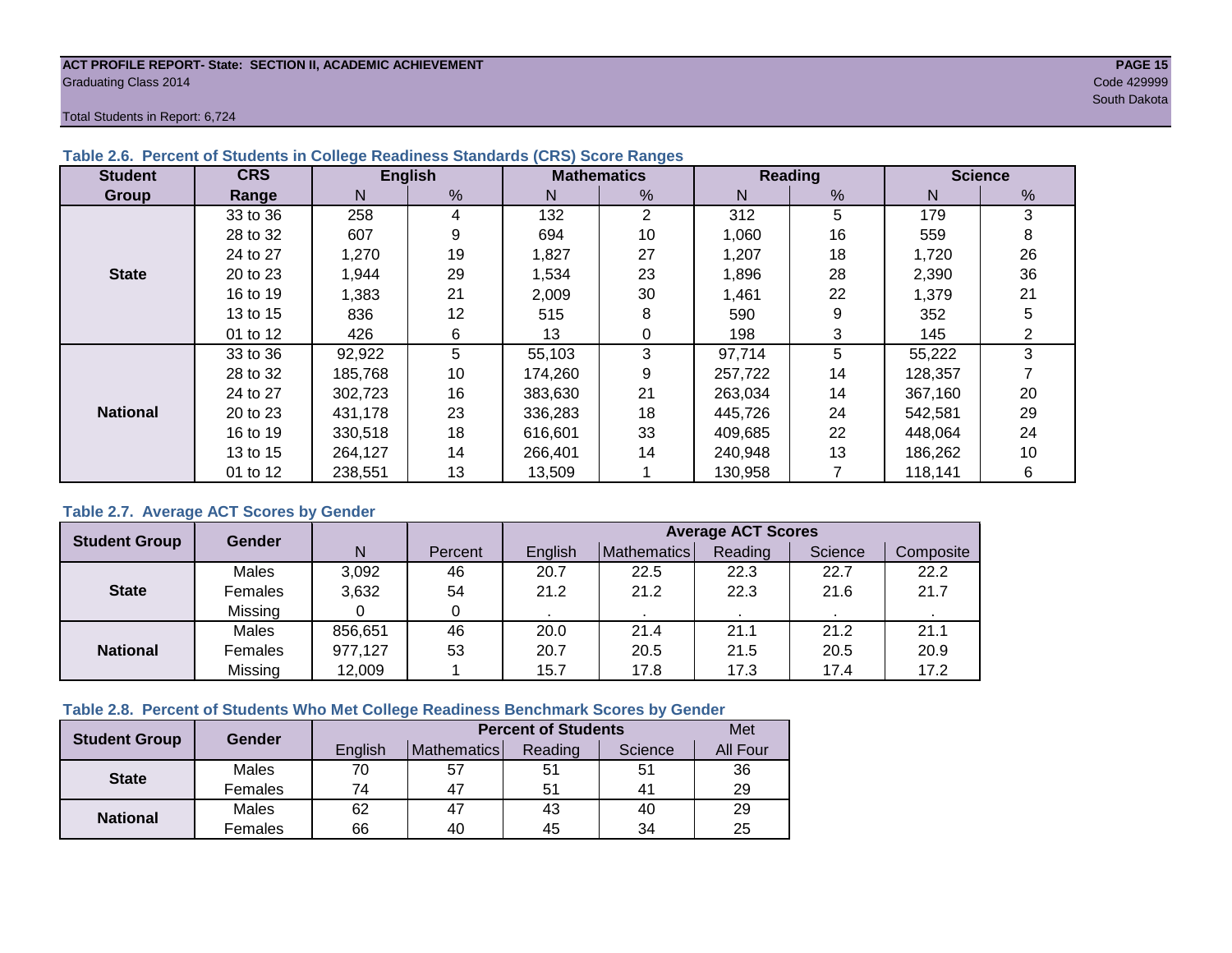#### **ACT PROFILE REPORT- State: SECTION II, ACADEMIC ACHIEVEMENT PAGE 16** Graduating Class 2014 Code 429999

#### Total Students in Report: 6,724

|                 |                                         |           | <b>English</b><br>Reading<br><b>Mathematics</b> |      |       |      |       |      |       |                |                       |           |
|-----------------|-----------------------------------------|-----------|-------------------------------------------------|------|-------|------|-------|------|-------|----------------|-----------------------|-----------|
| <b>Student</b>  | <b>Curriculum</b>                       | N         |                                                 |      |       |      |       |      |       | <b>Science</b> |                       | Composite |
| <b>Group</b>    | Taken $^{\scriptscriptstyle\mathsf{T}}$ |           | CRB %                                           | Avg  | CRB % | Avg  | CRB % | Avg  | CRB % | Ava            | $CRB \%$ <sup>4</sup> | Avg       |
|                 | Core or More <sup>2</sup>               | 5,952     | 74                                              | 21.3 | 55    | 22.2 | 53    | 22.6 | 48    | 22.4           | 34                    | 22.3      |
| <b>State</b>    | Less than Core                          | 688       | 54                                              | 18.4 | 29    | 19.3 | 36    | 20.2 | 27    | 19.9           | 16                    | 19.6      |
|                 | Missing <sup>3</sup>                    | 84        | 51                                              | 17.5 | 19    | 18.1 | 35    | 19.4 | 24    | 19.9           | 10                    | 18.9      |
|                 | Core or More                            | 1,347,997 | 71                                              | 21.4 | 50    | 21.7 | 50    | 22.2 | 42    | 21.6           | 31                    | 21.8      |
| <b>National</b> | Less than Core                          | 405,073   | 48                                              | 17.9 | 27    | 18.9 | 30    | 19.2 | 23    | 18.9           | 15                    | 18.9      |
|                 | Missing                                 | 92,717    | 36                                              | 16.0 | 18    | 17.7 | 23    | 17.7 | 16    | 17.6           | 10                    | 17.4      |

**Table 2.9. College Readiness Benchmark (CRB) Percent and Average ACT Scores by Overall High School Curriculum**

1 "Curriculum Taken" reflects overall high school curriculum in this table.

 $^2$  "Core or More" results correspond to students taking four or more years of English AND three or more years each of math, social studies, and natural science.

 $3$  Zero years or no coursework information reported in one or more content areas.

 $4$  Composite CRB% results reflect students who met all four subject-area benchmarks.

|  |  |  |  |  | Table 2.10. College Readiness Benchmark (CRB) Percent and Average ACT Scores by Content-Specific Curriculum |
|--|--|--|--|--|-------------------------------------------------------------------------------------------------------------|
|--|--|--|--|--|-------------------------------------------------------------------------------------------------------------|

| <b>Student</b>  | Curriculum                |           | <b>English</b> |      |          | <b>Mathematics</b> |      |          | <b>Reading</b> |      |          | <b>Science</b> |      |  |
|-----------------|---------------------------|-----------|----------------|------|----------|--------------------|------|----------|----------------|------|----------|----------------|------|--|
| Group           | <b>Taken</b>              |           | CRB %          | Avg  | N        | CRB %              | Avg  | N        | CRB %          | Avg  | N        | CRB %          | Avg  |  |
|                 | Core or More <sup>2</sup> | 6,481     | 73             | 21.1 | 6,483    | 53                 | 22.0 | 6,536    | 51             | 22.4 | 6,270    | 47             | 22.3 |  |
| <b>State</b>    | Less than Corel           | 162       | 54             | 19.0 | 160      |                    | 16.4 | 107      | 37             | 20.7 | 372      | 27             | 19.9 |  |
|                 | Missing <sup>3</sup>      | 81        | 52             | 17.6 | 81       | 19                 | 18.0 | 81       | 36             | 19.5 | 82       | 24             | 20.0 |  |
|                 | Core or More              | 1,676,095 | 67             | 20.8 | ,686,194 | 46                 | 21.3 | ,580,108 | 47             | 21.7 | .538,158 | 41             | 21.4 |  |
| <b>National</b> | "Less than Core           | 88,420    | 36             | 15.9 | 74,627   |                    | 16.4 | 180,385  | 32             | 19.4 | 220,701  |                | 18.1 |  |
|                 | Missing                   | 81,272    | 38             | 16.3 | 84,966   | 19                 | 17.8 | 85,294   | 24             | 17.8 | 86,928   |                | 17.7 |  |

<sup>1</sup>"Curriculum Taken" reflects content-specific curriculum in this table.

<sup>2</sup> "Core or More" results correspond to students taking four or more years of English or three or more years of math, social studies, or natural science, respectively. For instance, Reading "Core or More" results correspond to students taking three or more years of social studies, regardless of courses taken in other content areas.

 $3$  Zero years or no coursework information reported in the specified content area.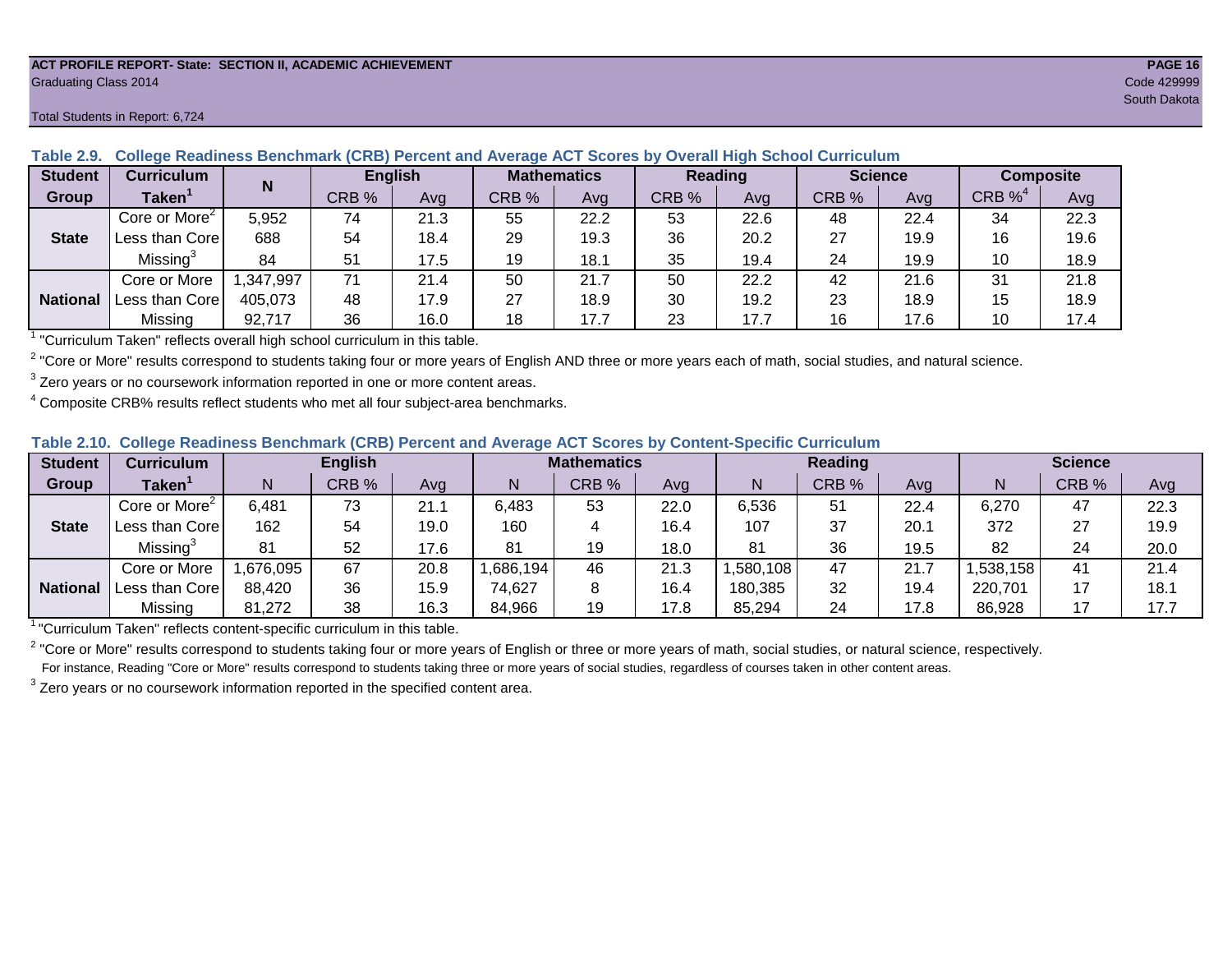Total Students in Report: 6,724

## Section III College Readiness and the Impact of Course Rigor

Beginning with the Graduating Class of 2013, all students whose scores are college reportable, both standard and extended time tests, are now included. Also beginning with the 2013 Graduating Class data, College Readiness Benchmarks for Reading and Science were updated to reflect the most recent college coursework research.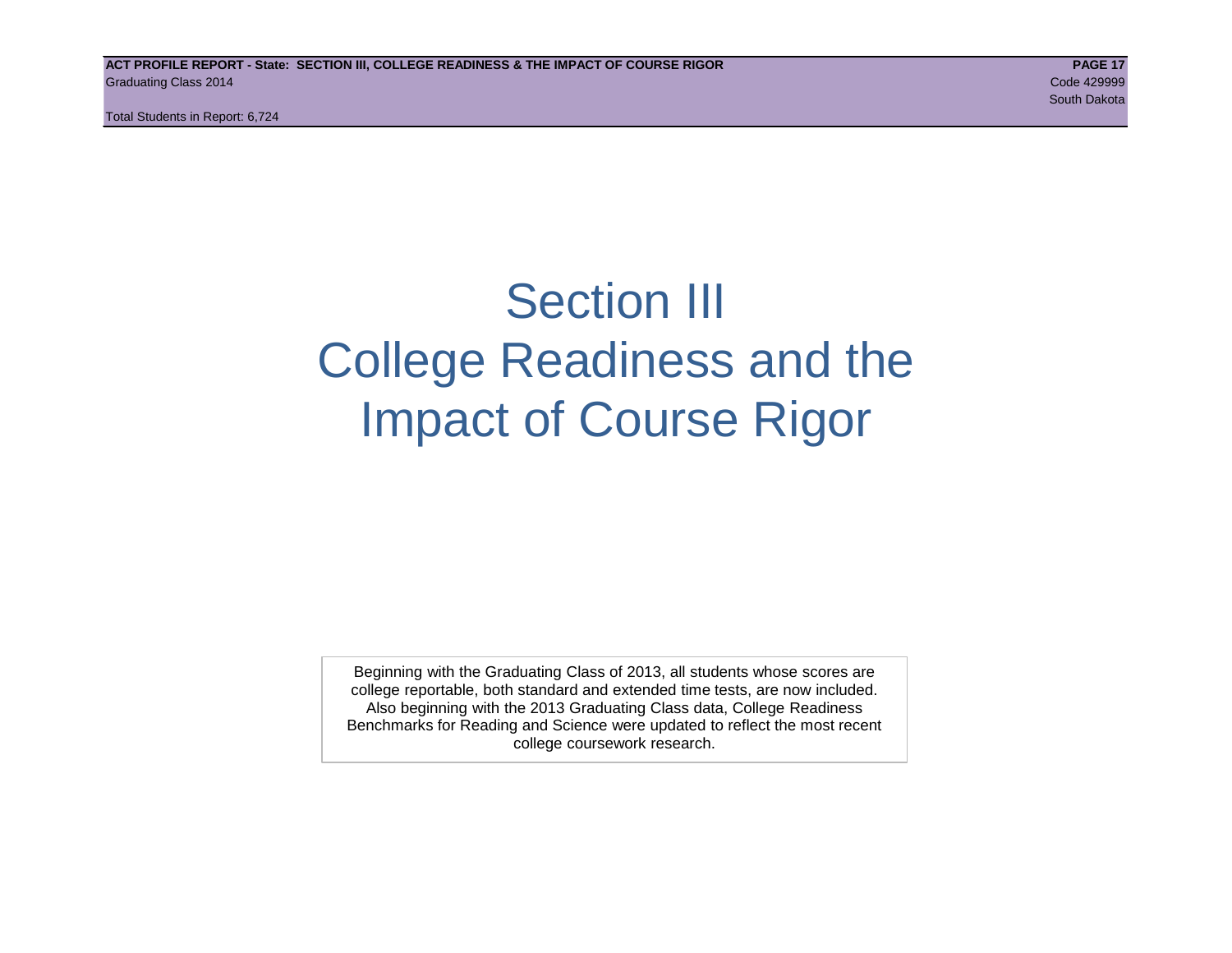#### **ACT PROFILE REPORT - State: SECTION III, COLLEGE READINESS & THE IMPACT OF COURSE RIGOR PAGE 18** Graduating Class 2014 Code 429999

Total Students in Report: 6,724

### **Figure 3.1. Percent of Students Who Met ACT College Readiness Benchmark Scores by Race/Ethnicity: ENGLISH**



ACT English Benchmark Score = **18**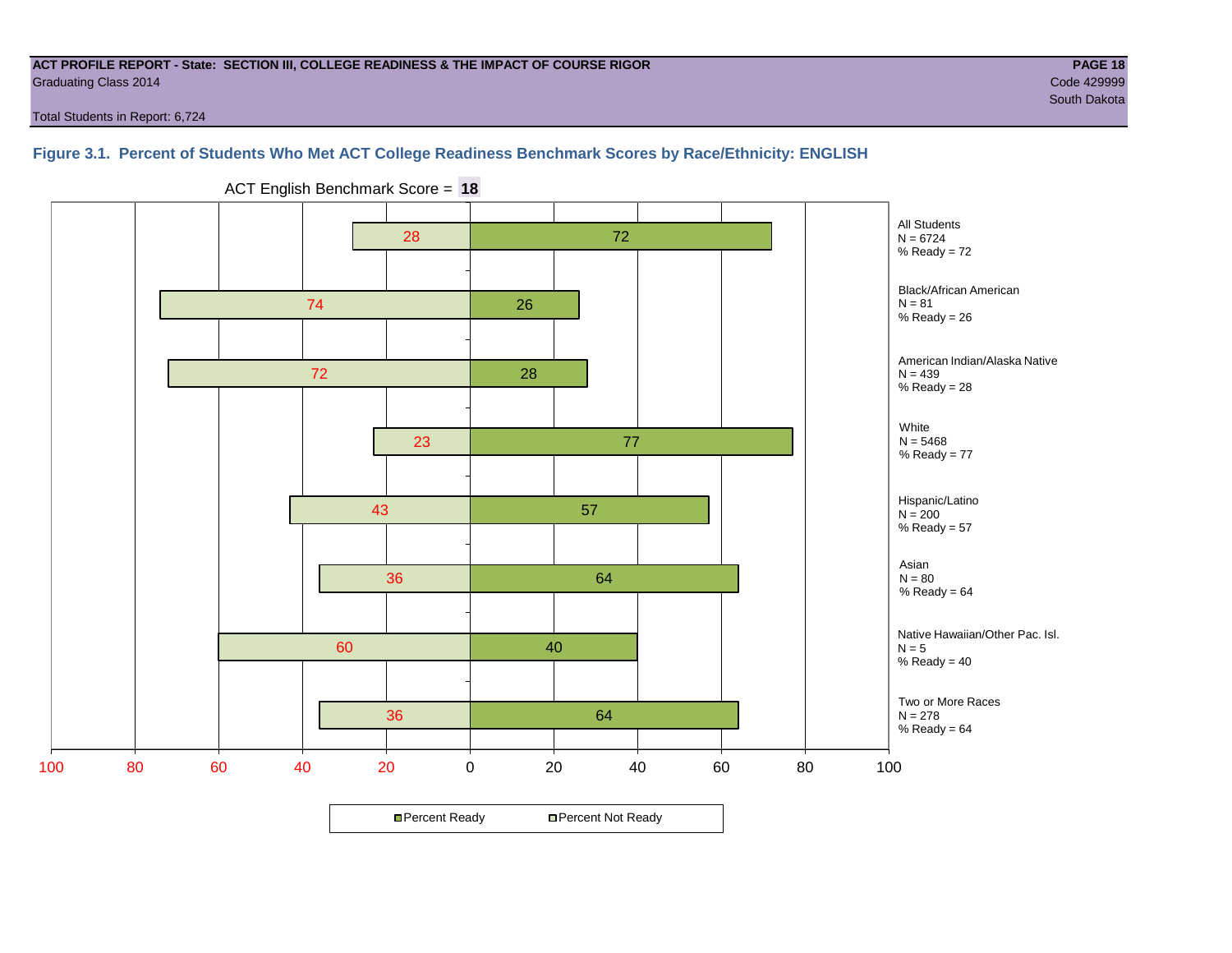#### **ACT PROFILE REPORT - State: SECTION III, COLLEGE READINESS & THE IMPACT OF COURSE RIGOR PAGE 19** Graduating Class 2014 Code 429999

Total Students in Report: 6,724

### **Figure 3.2. Percent of Students Who Met ACT College Readiness Benchmark Scores by Race/Ethnicity: MATHEMATICS**



ACT Mathematics Benchmark Score = **22**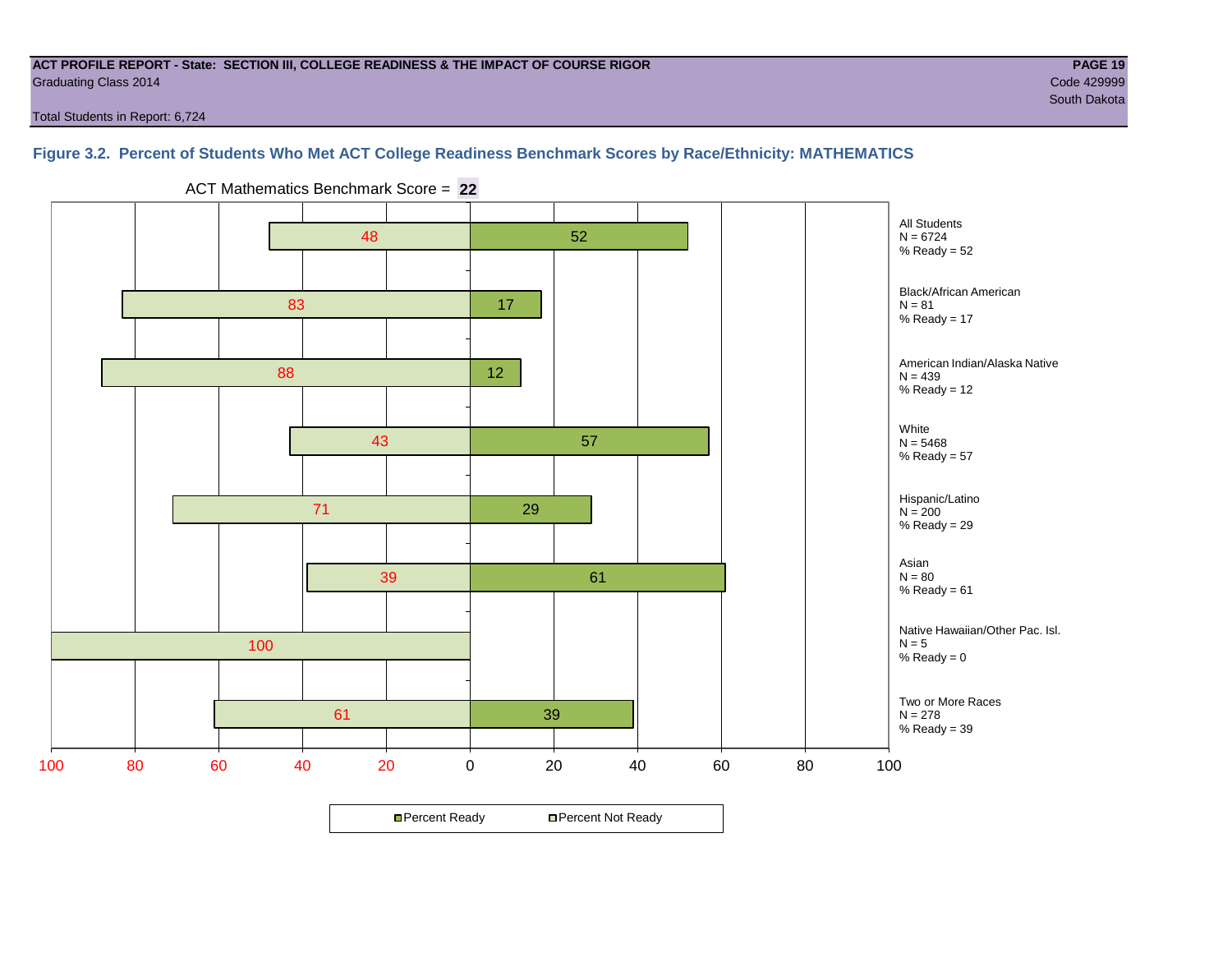#### **ACT PROFILE REPORT - State: SECTION III, COLLEGE READINESS & THE IMPACT OF COURSE RIGOR PAGE 20** Graduating Class 2014 Code 429999

Total Students in Report: 6,724

#### **Figure 3.3. Percent of Students Who Met ACT College Readiness Benchmark Scores by Race/Ethnicity: READING**



ACT Reading Benchmark Score = **22**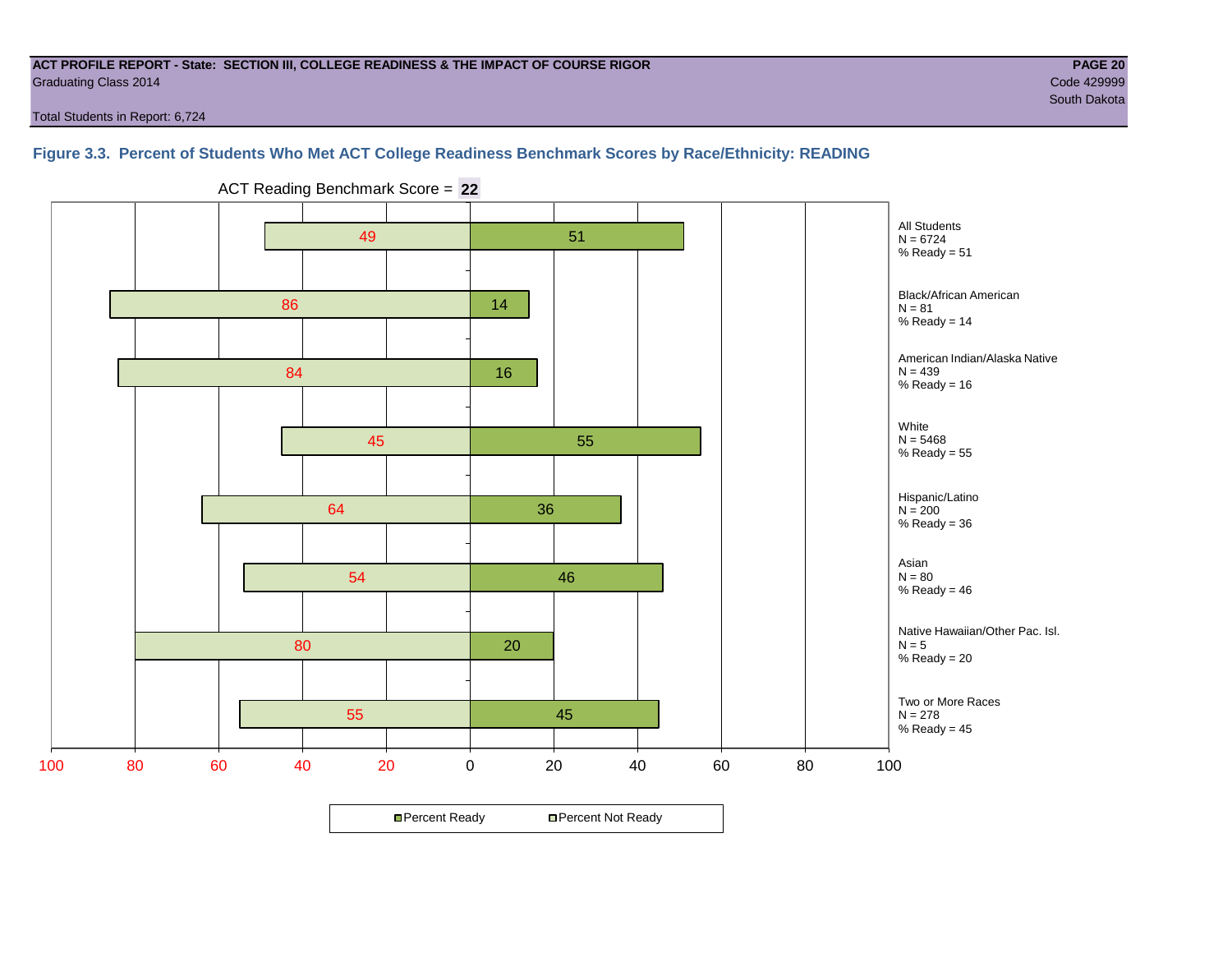#### **ACT PROFILE REPORT - State: SECTION III, COLLEGE READINESS & THE IMPACT OF COURSE RIGOR PAGE 21** Graduating Class 2014 Code 429999

Total Students in Report: 6,724

#### **Figure 3.4. Percent of Students Who Met ACT College Readiness Benchmark Scores by Race/Ethnicity: SCIENCE**



ACT Science Benchmark Score = **23**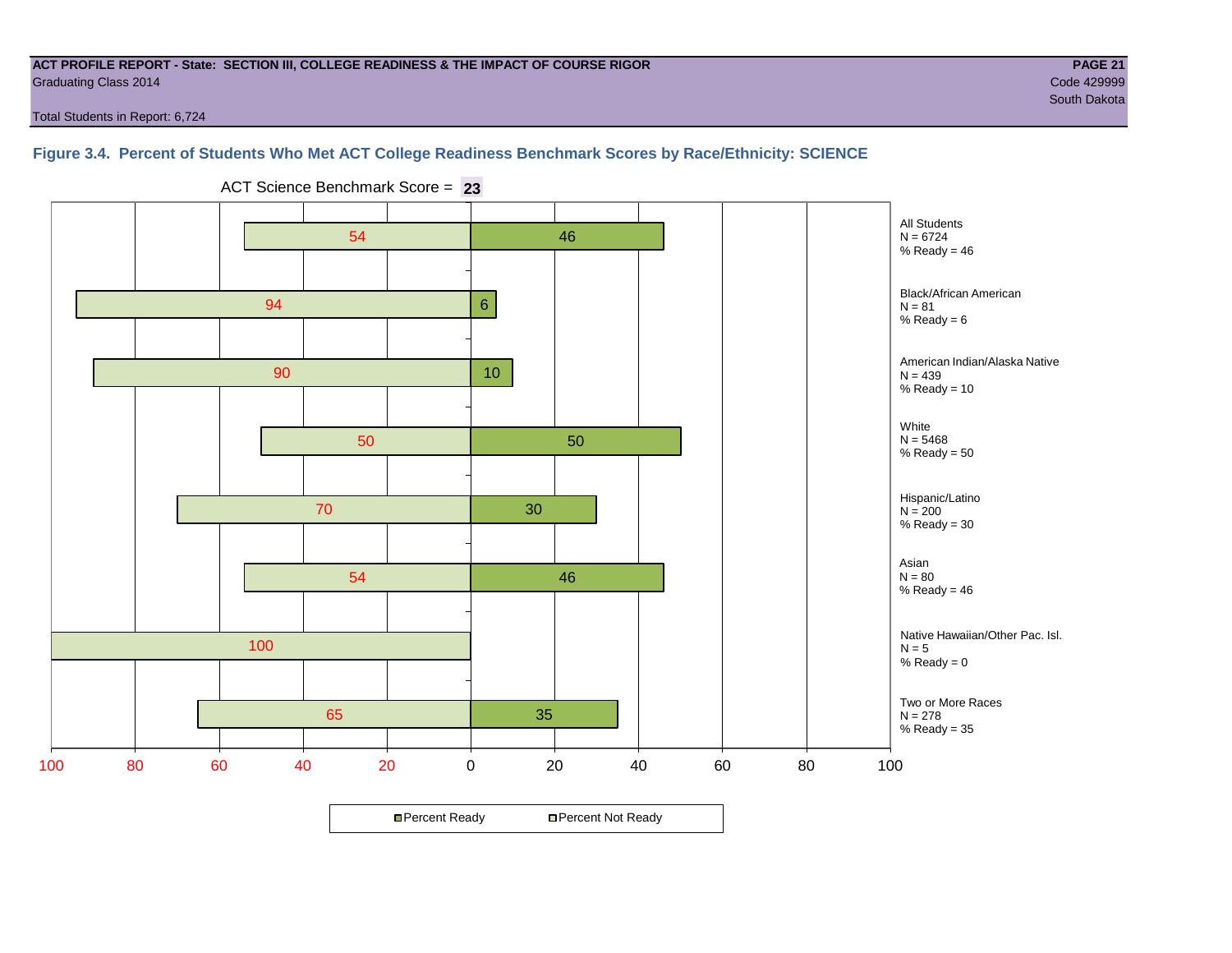#### **ACT PROFILE REPORT - State: SECTION III, COLLEGE READINESS & THE IMPACT OF COURSE RIGOR PAGE 22** Graduating Class 2014 Code 429999

Total Students in Report: 6,724

#### **Figure 3.5. Percent of Students Who Met ACT College Readiness Benchmark Scores by Race/Ethnicity: ALL FOUR**

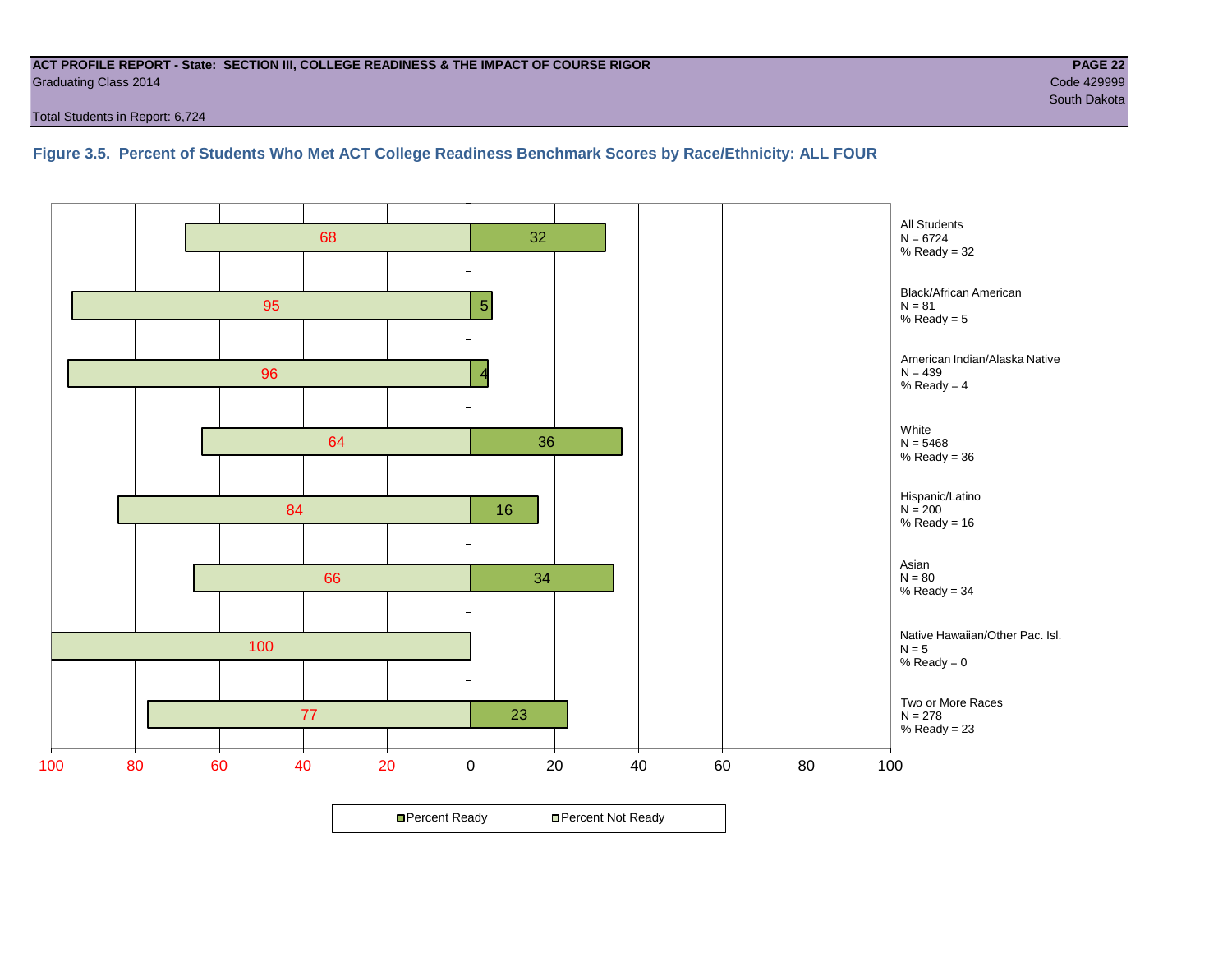#### **ACT PROFILE REPORT - State: SECTION III, COLLEGE READINESS & THE IMPACT OF COURSE RIGOR PAGE 23** Graduating Class 2014 Code 429999

Total Students in Report: 6,724

**Table 3.1. Average ACT Scores and Average ACT Score Changes by Common Course Patterns**

| <b>Course Pattern</b>                            |                |                | <b>All Students</b> |                     |                 |                | <b>Males</b> |                     |                  | <b>Females</b> |            |                        |
|--------------------------------------------------|----------------|----------------|---------------------|---------------------|-----------------|----------------|--------------|---------------------|------------------|----------------|------------|------------------------|
|                                                  |                |                | <b>ACT</b>          | <b>Course Value</b> |                 |                | <b>ACT</b>   | <b>Course Value</b> |                  |                | <b>ACT</b> | <b>Course Value</b>    |
| <b>ENGLISH COURSE PATTERN</b>                    | N              | Percent        | English             | Added <sup>1</sup>  | N               | Percent        | English      | Added               | $\mathsf{N}$     | Percent        | English    | A d d e d <sup>1</sup> |
| Eng 9, Eng 10, Eng 11, Eng 12, & Other English   | 1,768          | 26             | 21.8                | 2.8                 | 733             | 24             | 21.6         | 2.1                 | 1,035            | 28             | 22.0       | 3.4                    |
| Eng 9, Eng 10, Eng 11, Eng 12                    | 4,713          | 70             | 20.8                | 1.8                 | 2,243           | 73             | 20.5         | 1.0                 | 2,470            | 68             | 21.0       | 2.4                    |
| Less than 4 years of English                     | 162            | 2              | 19.0                |                     | 73              | 2              | 19.5         | $\overline{a}$      | 89               | 2              | 18.6       |                        |
| Zero years / no English courses reported         | 81             | $\mathbf 1$    | 17.6                |                     | 43              | $\mathbf{1}$   | 16.8         |                     | 38               | 1              | 18.6       |                        |
|                                                  |                |                | <b>ACT</b>          | <b>Course Value</b> |                 |                | <b>ACT</b>   | <b>Course Value</b> |                  |                | <b>ACT</b> | <b>Course Value</b>    |
| <b>MATHEMATICS COURSE PATTERN</b>                | N <sub>1</sub> | Percent        | Math                | Added               | N               | Percent        | Math         | Added <sup>1</sup>  | N                | Percent        | Math       | Added <sup>1</sup>     |
| Alg 1, Alg 2, Geom, Trig, & Calc                 | 389            | 6              | 25.0                | 8.6                 | $\frac{1}{175}$ | 6              | 26.1         | 9.6                 | $\overline{214}$ | 6              | 24.2       | 7.9                    |
| Alg 1, Alg 2, Geom, Trig, & Other Adv Math       | 521            | 8              | 22.7                | 6.3                 | 217             | $\overline{7}$ | 23.3         | 6.8                 | 304              | 8              | 22.3       | 6.0                    |
| Alg 1, Alg 2, Geom, & Trig                       | 410            | 6              | 21.0                | 4.6                 | 184             | 6              | 21.7         | 5.2                 | 226              | 6              | 20.4       | 4.1                    |
| Alg 1, Alg 2, Geom, & Other Adv Math             | 1,286          | 19             | 21.5                | 5.1                 | 514             | 17             | 21.9         | 5.4                 | 772              | 21             | 21.2       | 4.9                    |
| Other comb of 4 or more years of Math            | 2,272          | 34             | 24.1                | 7.7                 | 1,110           | 36             | 24.9         | 8.4                 | 1,162            | 32             | 23.2       | 6.9                    |
| Alg 1, Alg 2, & Geom                             | 1.189          | 18             | 18.2                | 1.8                 | 563             | 18             | 18.8         | 2.3                 | 626              | 17             | 17.6       | 1.3                    |
| Other comb of 3 or 3.5 years of Math             | 416            | 6              | 20.5                | 4.1                 | 216             | $\overline{7}$ | 20.7         | 4.2                 | 200              | 6              | 20.3       | 4.0                    |
| Less than 3 years of Math                        | 160            | $\overline{2}$ | 16.4                |                     | 71              | 2              | 16.5         |                     | 89               | $\overline{2}$ | 16.3       |                        |
| Zero years / no Math courses reported            | 81             | $\mathbf 1$    | 18.0                |                     | 42              | $\mathbf{1}$   | 18.3         |                     | 39               | 1              | 17.6       |                        |
|                                                  |                |                | <b>ACT</b>          | <b>Course Value</b> |                 |                | <b>ACT</b>   | <b>Course Value</b> |                  |                | <b>ACT</b> | <b>Course Value</b>    |
| <b>SOCIAL SCIENCE COURSE PATTERN</b>             | N              | Percent        | Reading             | Added               | N               | Percent        | Reading      | Added               | N                | Percent        | Reading    | A d d e d <sup>1</sup> |
| US Hist, World Hist, Am Gov, & Other Hist        | 27             | $\mathbf 0$    | 18.0                | $-2.1$              | 18              | $\mathbf{1}$   | 17.9         | $-2.3$              | 9                | $\Omega$       | 18.1       | $-1.8$                 |
| Other comb of 4 or more years Social Science     | 4.895          | 73             | 22.7                | 2.6                 | 2,206           | 71             | 22.7         | 2.5                 | 2,689            | 74             | 22.7       | 2.8                    |
| US Hist, World Hist, & Am Gov                    | 86             | 1              | 19.0                | $-1.1$              | 44              | $\mathbf{1}$   | 18.8         | $-1.4$              | 42               | $\overline{1}$ | 19.3       | $-0.6$                 |
| Other comb of 3 or 3.5 years of Social Science   | 1,528          | 23             | 21.6                | 1.5                 | 728             | 24             | 21.6         | 1.4                 | 800              | 22             | 21.6       | 1.7                    |
| Less than 3 years of Social Science              | 107            | 2              | 20.1                |                     | 53              | $\overline{2}$ | 20.2         | $\sim$              | 54               | $\mathbf{1}$   | 19.9       |                        |
| Zero years / no Social Science courses reported  | 81             | $\mathbf 1$    | 19.5                |                     | 43              | $\mathbf{1}$   | 18.4         |                     | 38               | $\overline{1}$ | 20.8       | $\blacksquare$         |
|                                                  |                |                | <b>ACT</b>          | <b>Course Value</b> |                 |                | <b>ACT</b>   | <b>Course Value</b> |                  |                | <b>ACT</b> | <b>Course Value</b>    |
| NATURAL SCIENCE COURSE PATTERN                   | N <sub>1</sub> | Percent        | Science             | Added               | N.              | Percent        | Science      | Added               | N                | Percent        | Science    | A d d e d <sup>1</sup> |
| Gen Sci <sup>2</sup> , Bio, Chem, & Phys         | 2,666          | 40             | 23.1                | 3.2                 | 1,378           | 45             | 23.9         | 3.9                 | 1,288            | 35             | 22.3       | 2.4                    |
| Bio, Chem, Phys                                  | 284            | 4              | 25.5                | 5.6                 | 149             | 5              | 26.8         | 6.8                 | 135              | $\overline{4}$ | 24.1       | 4.2                    |
| Gen Sci <sup>2</sup> , Bio, Chem                 | 3,019          | 45             | 21.3                | 1.4                 | 1,167           | 38             | 21.5         | 1.5                 | 1,852            | 51             | 21.3       | 1.4                    |
| Other comb of 3 years of Natural Science         | 301            | 4              | 21.3                | 1.4                 | 175             | 6              | 22.1         | 2.1                 | 126              | 3              | 20.2       | 0.3                    |
| Less than 3 years of Natural Science             | 372            | 6              | 19.9                |                     | 181             | 6              | 20.0         |                     | 191              | 5              | 19.9       |                        |
| Zero years / no Natural Science courses reported | 82             |                | 20.0                |                     | 42              | $\overline{1}$ | 20.5         |                     | 40               | 1              | 19.6       |                        |

<sup>1</sup>Course value added is defined as the average ACT score change compared to course sequences in which students took

less than four years of English or less than three years of Mathematics, Social Science or Natural Science.

<sup>2</sup>Includes General, Physical and Earth Sciences.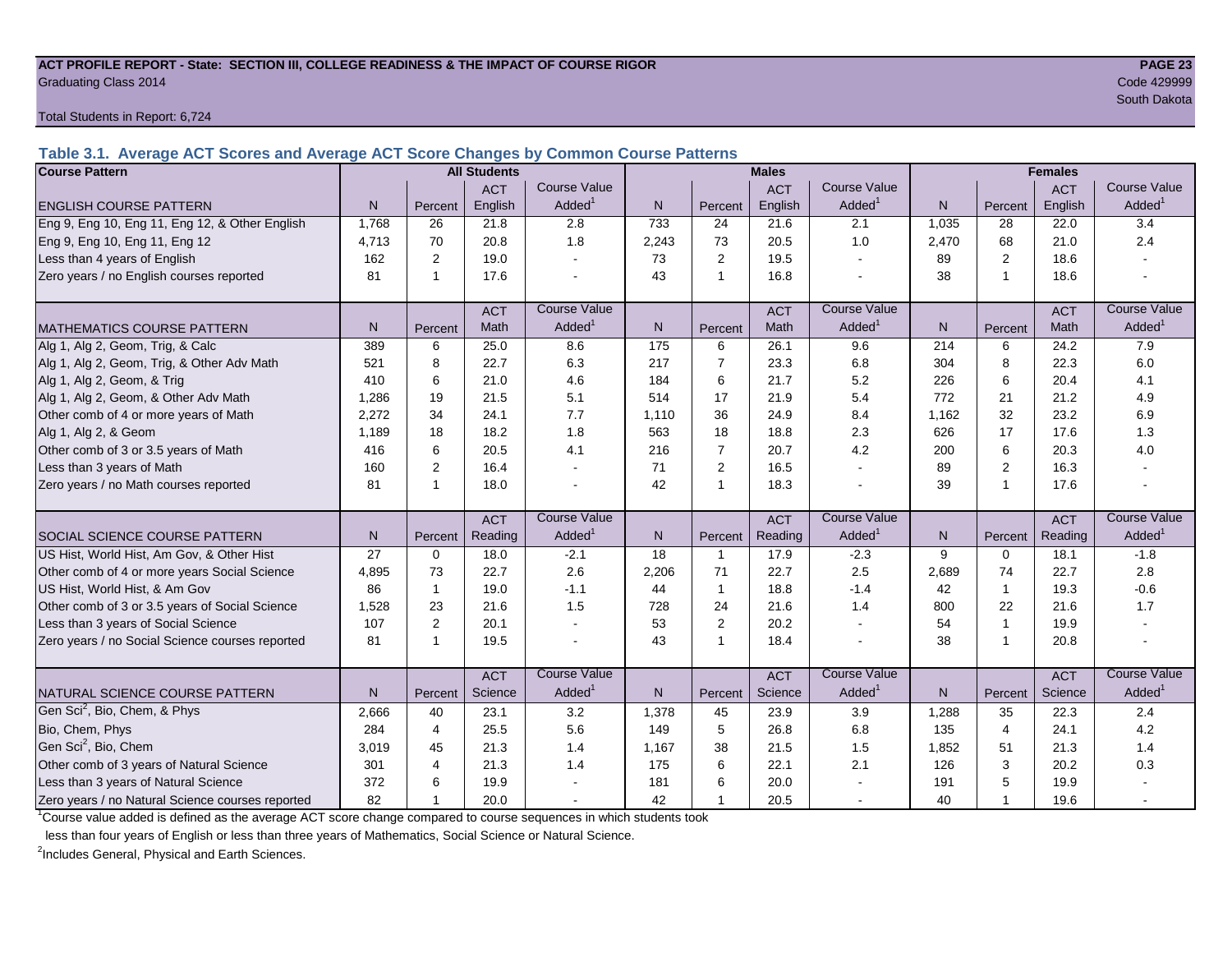#### ACT PROFILE REPORT - State: SECTION III, COLLEGE READINESS & THE IMPACT OF COURSE RIGOR **PAGE 24** Graduating Class 2014 Code 429999

South Dakota (1999) and the state of the state of the state of the state of the state of the South Dakota (199

Total Students in Report: 6,724

#### **Table 3.2. College Readiness Percents by Common Course Patterns**

| <b>Course Pattern</b>                            |              |                       | <b>State</b> |                  |              | <b>National</b><br><b>Percent Taking</b><br>Avg ACT |         |                  |  |
|--------------------------------------------------|--------------|-----------------------|--------------|------------------|--------------|-----------------------------------------------------|---------|------------------|--|
|                                                  |              | <b>Percent Taking</b> | Avg ACT      | Percent Who Met  |              |                                                     |         | Percent Who Met  |  |
| <b>ENGLISH COURSE PATTERN</b>                    | $\mathsf{N}$ | Pattern               | English      | <b>Benchmark</b> | $\mathsf{N}$ | Pattern                                             | English | <b>Benchmark</b> |  |
| Eng 9, Eng 10, Eng 11, Eng 12, & Other English   | 1,768        | 26                    | 21.8         | 76               | 370,875      | 20                                                  | 21.7    | 73               |  |
| Eng 9, Eng 10, Eng 11, Eng 12                    | 4,713        | 70                    | 20.8         | 71               | 1,305,220    | 71                                                  | 20.5    | 65               |  |
| Less than 4 years of English                     | 162          | 2                     | 19.0         | 54               | 88,420       | 5                                                   | 15.9    | 36               |  |
| Zero years / no English courses reported         | 81           | 1                     | 17.6         | 52               | 81,272       | 4                                                   | 16.3    | 38               |  |
|                                                  |              |                       |              |                  |              |                                                     |         |                  |  |
|                                                  |              | <b>Percent Taking</b> | Avg ACT      | Percent Who Met  |              | <b>Percent Taking</b>                               | Avg ACT | Percent Who Met  |  |
| <b>MATHEMATICS COURSE PATTERN</b>                | N            | Pattern               | Math         | <b>Benchmark</b> | N            | Pattern                                             | Math    | <b>Benchmark</b> |  |
| Alg 1, Alg 2, Geom, Trig, & Calc                 | 389          | 6                     | 25.0         | 80               | 118,677      | 6                                                   | 23.8    | 67               |  |
| Alg 1, Alg 2, Geom, Trig, & Other Adv Math       | 521          | 8                     | 22.7         | 64               | 157,764      | 9                                                   | 21.8    | 55               |  |
| Alg 1, Alg 2, Geom, & Trig                       | 410          | 6                     | 21.0         | 46               | 120,160      | $\overline{7}$                                      | 19.3    | 30               |  |
| Alg 1, Alg 2, Geom, & Other Adv Math             | 1,286        | 19                    | 21.5         | 51               | 356,555      | 19                                                  | 19.4    | 31               |  |
| Other comb of 4 or more years of Math            | 2,272        | 34                    | 24.1         | 70               | 622,896      | 34                                                  | 23.7    | 65               |  |
| Alg 1, Alg 2, & Geom                             | 1,189        | 18                    | 18.2         | 18               | 220,037      | 12                                                  | 17.1    | 11               |  |
| Other comb of 3 or 3.5 years of Math             | 416          | 6                     | 20.5         | 39               | 90,105       | 5                                                   | 19.8    | 35               |  |
| Less than 3 years of Math                        | 160          | 2                     | 16.4         | $\overline{4}$   | 74,627       | 4                                                   | 16.4    | 8                |  |
| Zero years / no Math courses reported            | 81           | 1                     | 18.0         | 19               | 84,966       | 5                                                   | 17.8    | 19               |  |
|                                                  |              |                       |              |                  |              |                                                     |         |                  |  |
|                                                  |              | <b>Percent Taking</b> | Avg ACT      | Percent Who Met  |              | <b>Percent Taking</b>                               | Avg ACT | Percent Who Met  |  |
| <b>SOCIAL SCIENCE COURSE PATTERN</b>             | N            | Pattern               | Reading      | <b>Benchmark</b> | N            | Pattern                                             | Reading | <b>Benchmark</b> |  |
| US Hist, World Hist, Am Gov, & Other Hist        | 27           | $\mathbf 0$           | 18.0         | 22               | 48,992       | 3                                                   | 22.3    | 50               |  |
| Other comb of 4 or more years Social Science     | 4,895        | 73                    | 22.7         | 54               | 921,129      | 50                                                  | 22.2    | 50               |  |
| US Hist, World Hist, & Am Gov                    | 86           | $\mathbf{1}$          | 19.0         | 28               | 105,110      | 6                                                   | 19.6    | 33               |  |
| Other comb of 3 or 3.5 years of Social Science   | 1,528        | 23                    | 21.6         | 45               | 504,877      | 27                                                  | 21.3    | 43               |  |
| Less than 3 years of Social Science              | 107          | 2                     | 20.1         | 37               | 180,385      | 10                                                  | 19.4    | 32               |  |
| Zero years / no Social Science courses reported  | 81           | 1                     | 19.5         | 36               | 85,294       | 5                                                   | 17.8    | 24               |  |
|                                                  |              |                       |              |                  |              |                                                     |         |                  |  |
|                                                  |              | <b>Percent Taking</b> | Avg ACT      | Percent Who Met  |              | <b>Percent Taking</b>                               | Avg ACT | Percent Who Met  |  |
| NATURAL SCIENCE COURSE PATTERN                   | N            | Pattern               | Science      | <b>Benchmark</b> | N            | Pattern                                             | Science | <b>Benchmark</b> |  |
| Gen Sci <sup>1</sup> , Bio, Chem, & Phys         | 2,666        | 40                    | 23.1         | 56               | 781,043      | 42                                                  | 22.1    | 46               |  |
| Bio, Chem, Phys                                  | 284          | 4                     | 25.5         | 71               | 199,419      | 11                                                  | 23.1    | 54               |  |
| Gen Sci <sup>1</sup> , Bio, Chem                 | 3,019        | 45                    | 21.3         | 38               | 505,460      | 27                                                  | 20.0    | 28               |  |
| Other comb of 3 years of Natural Science         | 301          | 4                     | 21.3         | 40               | 52,236       | 3                                                   | 19.2    | 24               |  |
| Less than 3 years of Natural Science             | 372          | 6                     | 19.9         | 27               | 220,701      | 12                                                  | 18.1    | 17               |  |
| Zero years / no Natural Science courses reported | 82           | 1                     | 20.0         | 24               | 86,928       | 5                                                   | 17.7    | 17               |  |

<sup>1</sup>Includes General, Physical and Earth Sciences.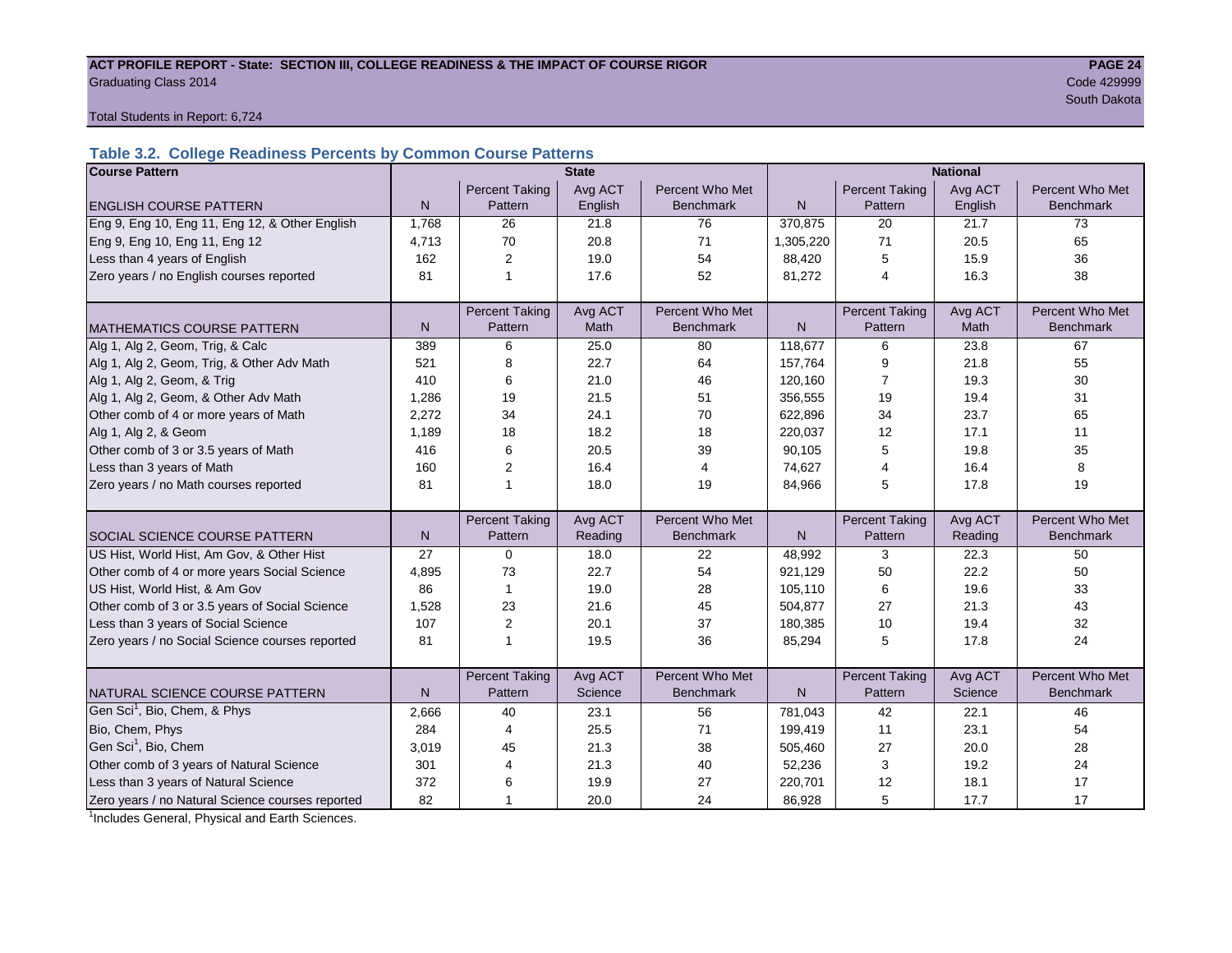Total Students in Report: 6,724

## Section IV Career and Educational Aspirations

Beginning with the Graduating Class of 2013, all students whose scores are college reportable, both standard and extended time tests, are now included. Also beginning with the 2013 Graduating Class data, College Readiness Benchmarks for Reading and Science were updated to reflect the most recent college coursework research.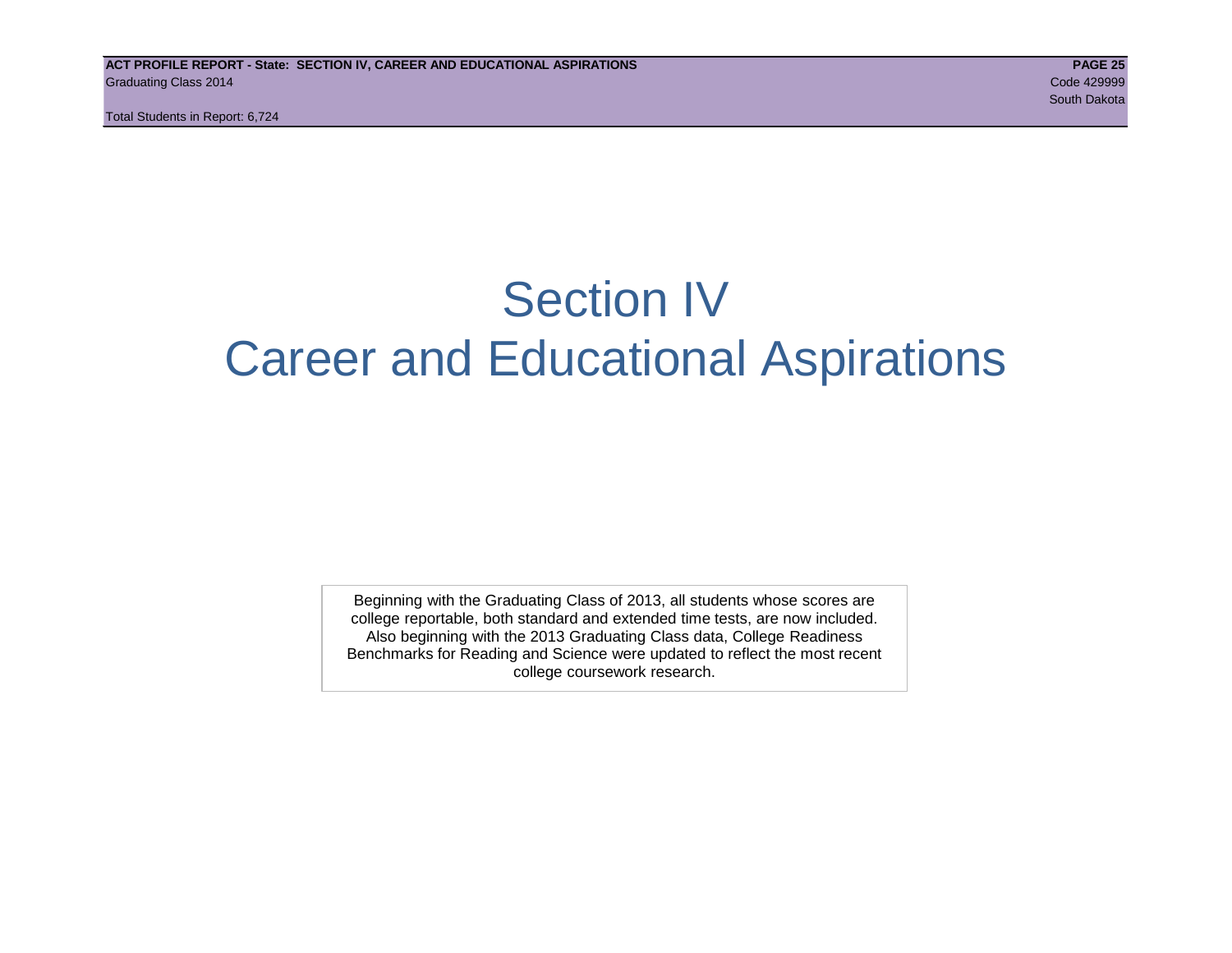#### **ACT PROFILE REPORT - State: SECTION IV, CAREER AND EDUCATIONAL ASPIRATIONS PAGE 26** Graduating Class 2014 Code 429999

South Dakota (1999) and the state of the state of the state of the state of the state of the South Dakota (199

#### Total Students in Report: 6,724

**Table 4.1. Distribution of Planned Educational Majors for All Students by College Plans**

|                                              | <b>All Students</b> |                      |         |     | Plan on 2 Years or Less of College |         |       | Plan on 4 Years or More of College |         |
|----------------------------------------------|---------------------|----------------------|---------|-----|------------------------------------|---------|-------|------------------------------------|---------|
|                                              |                     |                      | Avg ACT |     |                                    | Avg ACT |       |                                    | Avg ACT |
| <b>Planned Educational Major</b>             | N <sup>1</sup>      | Percent <sup>2</sup> | Comp    | N   | Percent <sup>2</sup>               | Comp    | N.    | Percent <sup>2</sup>               | Comp    |
| Agriculture & Natural Resources Conservation | 338                 | 5                    | 20.6    | 77  | 12                                 | 18.7    | 240   | 4                                  | 21.3    |
| Architecture                                 | 105                 | 2                    | 21.9    | 10  | 2                                  | 18.8    | 88    | 2                                  | 22.5    |
| Area, Ethnic, & Multidisciplinary Studies    | 5                   | 0                    | 18.2    |     | $\Omega$                           | 14.0    | 3     | 0                                  | 16.3    |
| Arts: Visual & Performing                    | 342                 | 5                    | 21.3    | 26  |                                    | 17.1    | 285   | 5                                  | 21.9    |
| <b>Business</b>                              | 465                 |                      | 21.3    | 50  | 8                                  | 18.2    | 404   |                                    | 21.8    |
| Communications                               | 62                  |                      | 22.8    | 4   |                                    | 17.5    | 58    |                                    | 23.2    |
| Community, Family, & Personal Services       | 137                 | $\overline{2}$       | 19.0    | 20  | 3                                  | 17.7    | 109   | $\overline{2}$                     | 19.3    |
| <b>Computer Science &amp; Mathematics</b>    | 178                 | 3                    | 23.4    | 11  |                                    | 20.7    | 160   | 3                                  | 23.6    |
| Education                                    | 441                 |                      | 21.1    | 18  | 3                                  | 16.1    | 403   |                                    | 21.3    |
| Engineering                                  | 425                 | 6                    | 24.7    | 20  | 3                                  | 18.1    | 389   | 7                                  | 25.0    |
| Engineering Technology & Drafting            | 58                  |                      | 20.7    | 14  | 2                                  | 17.4    | 37    |                                    | 22.3    |
| English & Foreign Languages                  | 56                  |                      | 24.8    |     | $\Omega$                           | 18.0    | 53    |                                    | 25.1    |
| Health Administration & Assisting            | 185                 | 3                    | 20.1    | 27  | 4                                  | 18.6    | 152   | 3                                  | 20.4    |
| Health Sciences & Technologies               | 1,582               | 24                   | 22.4    | 91  | 14                                 | 18.7    | 1,446 | 25                                 | 22.6    |
| Philosophy, Religion, & Theology             | 29                  | 0                    | 22.9    |     | $\Omega$                           | 20.0    | 26    | 0                                  | 23.0    |
| Repair, Production, & Construction           | 152                 | 2                    | 19.1    | 99  | 16                                 | 18.7    | 40    |                                    | 20.3    |
| Sciences: Biological & Physical              | 408                 | 6                    | 24.2    | 13  | 2                                  | 18.4    | 379   |                                    | 24.4    |
| Social Sciences & Law                        | 432                 | 6                    | 21.8    | 24  | Δ                                  | 16.5    | 392   |                                    | 22.2    |
| Undecided                                    | 1,260               | 19                   | 21.6    | 123 | 19                                 | 18.5    | 1,004 | 18                                 | 22.2    |
| No Response                                  | 64                  |                      | 18.9    |     | 0                                  | 17.0    | 6     | $\mathbf 0$                        | 18.8    |

1 2-Year and 4-Year "N" counts do not reflect "Missing" and "Other" college plans, therefore they may not add up to the N count for All Students.

<sup>2</sup> Percent of students tested within College Plan groups (All Students, 2-Year, 4-Year).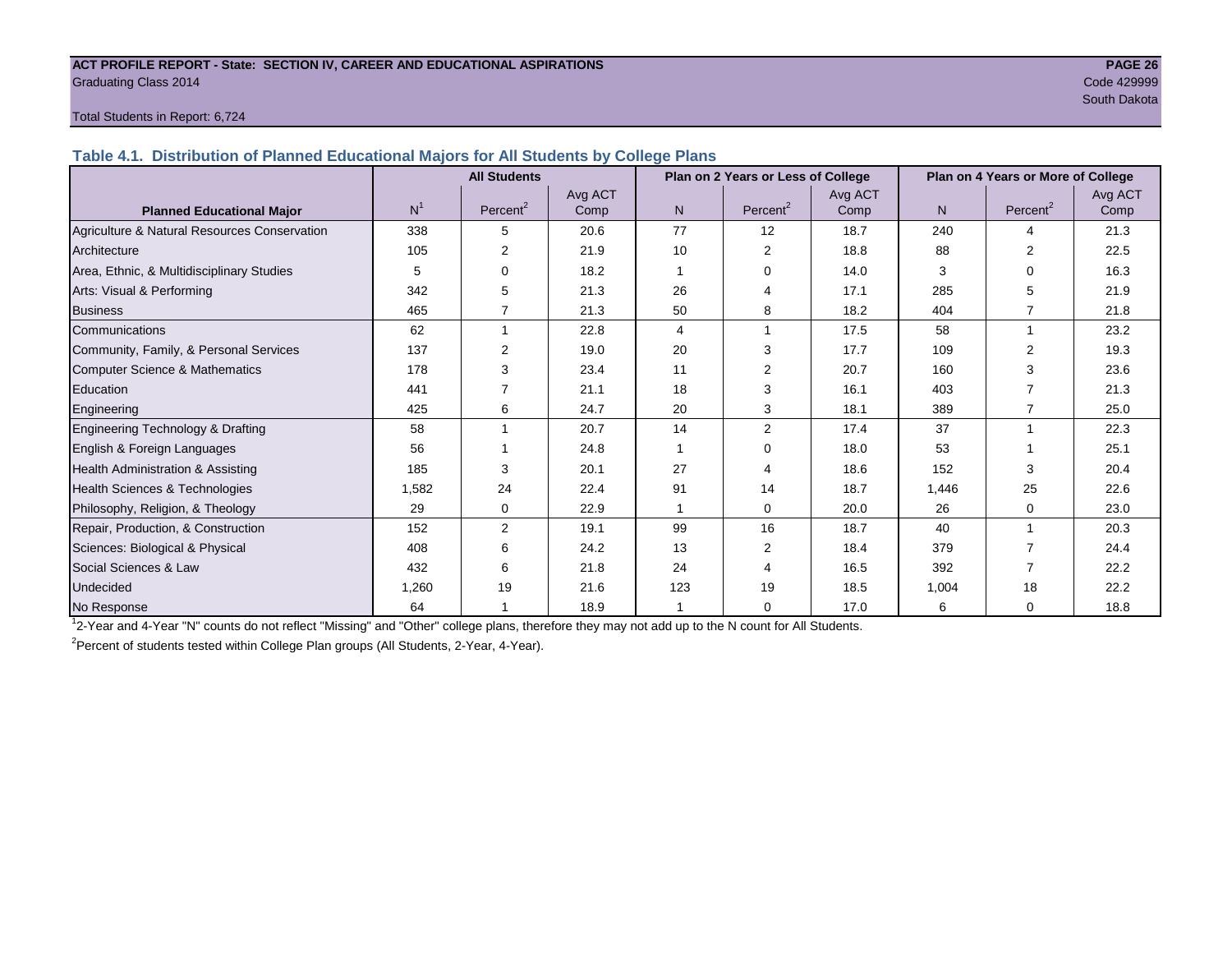#### **ACT PROFILE REPORT - State: SECTION IV, CAREER AND EDUCATIONAL ASPIRATIONS PAGE 27** Graduating Class 2014 Code 429999

#### Total Students in Report: 6,724

## **Table 4.2. Average ACT Composite Scores for Racial/Ethnic Groups by Post-Secondary Educational Aspirations**

| <b>Educational Degree</b> | <b>All Racial/Ethnic Groups</b><br><b>Combined</b> |         | <b>Black/African American</b> |         |     | American Indian/ Alaska Native |       | White   | Hispanic/Latino |         |  |
|---------------------------|----------------------------------------------------|---------|-------------------------------|---------|-----|--------------------------------|-------|---------|-----------------|---------|--|
| <b>Aspirations</b>        | N.                                                 | Average | N.                            | Average | N.  | Average                        | N.    | Average | N               | Average |  |
| Voc-Tech                  | 200                                                | 18.1    |                               | 14.0    | 22  | 15.6                           | 156   | 18.3    | 6               | 18.7    |  |
| 2-yr College Degree       | 431                                                | 18.4    |                               | 13.3    | 51  | 15.0                           | 333   | 19.1    |                 | 15.6    |  |
| <b>Bachelors Degree</b>   | 3,825                                              | 21.5    | 45                            | 17.2    | 225 | 16.7                           | 3,191 | 22.0    | 104             | 19.3    |  |
| <b>Graduate Study</b>     | 666                                                | 24.5    | 6                             | 17.5    | 35  | 18.3                           | 559   | 25.0    | 16              | 21.6    |  |
| Prof. Level Degree        | 1,183                                              | 24.6    | 12                            | 20.3    | 52  | 19.5                           | 964   | 25.1    | 52              | 21.3    |  |
| Other                     | 96                                                 | 19.1    |                               |         |     | 16.5                           | 68    | 19.6    |                 | 18.0    |  |
| No Response               | 323                                                | 20.5    | 14                            | 14.4    | 43  | 16.6                           | 197   | 21.9    | 12              | 19.4    |  |

| <b>Educational Degree</b> | <b>All Racial/Ethnic Groups</b><br><b>Combined</b> |         | Asian |         |    | Native Hawaiian/<br><b>Other Pacific Islander</b> |     | Two or more races | Prefer not to respond/<br><b>No Response</b> |         |
|---------------------------|----------------------------------------------------|---------|-------|---------|----|---------------------------------------------------|-----|-------------------|----------------------------------------------|---------|
| <b>Aspirations</b>        | N                                                  | Average | N     | Average | N. | Average                                           | N.  | Average           | N.                                           | Average |
| Voc-Tech                  | 200                                                | 18.1    |       | 14.0    |    |                                                   | 6   | 17.5              |                                              | 21.7    |
| 2-yr College Degree       | 431                                                | 18.4    |       | 15.8    |    | 20.0                                              | 13  | 17.4              | 14                                           | 18.1    |
| <b>Bachelors Degree</b>   | 3,825                                              | 21.5    | 38    | 20.7    |    | 16.5                                              | 156 | 19.8              | 64                                           | 23.3    |
| Graduate Study            | 666                                                | 24.5    |       | 24.1    |    |                                                   | 29  | 23.9              | 14                                           | 25.9    |
| Prof. Level Degree        | 1.183                                              | 24.6    | 21    | 27.9    |    | 15.0                                              | 50  | 23.9              | 31                                           | 26.6    |
| Other                     | 96                                                 | 19.1    |       | 16.0    |    |                                                   |     | 17.8              |                                              | 23.0    |
| No Response               | 323                                                | 20.5    |       | 19.0    |    |                                                   | 13  | 19.8              | 40                                           | 20.4    |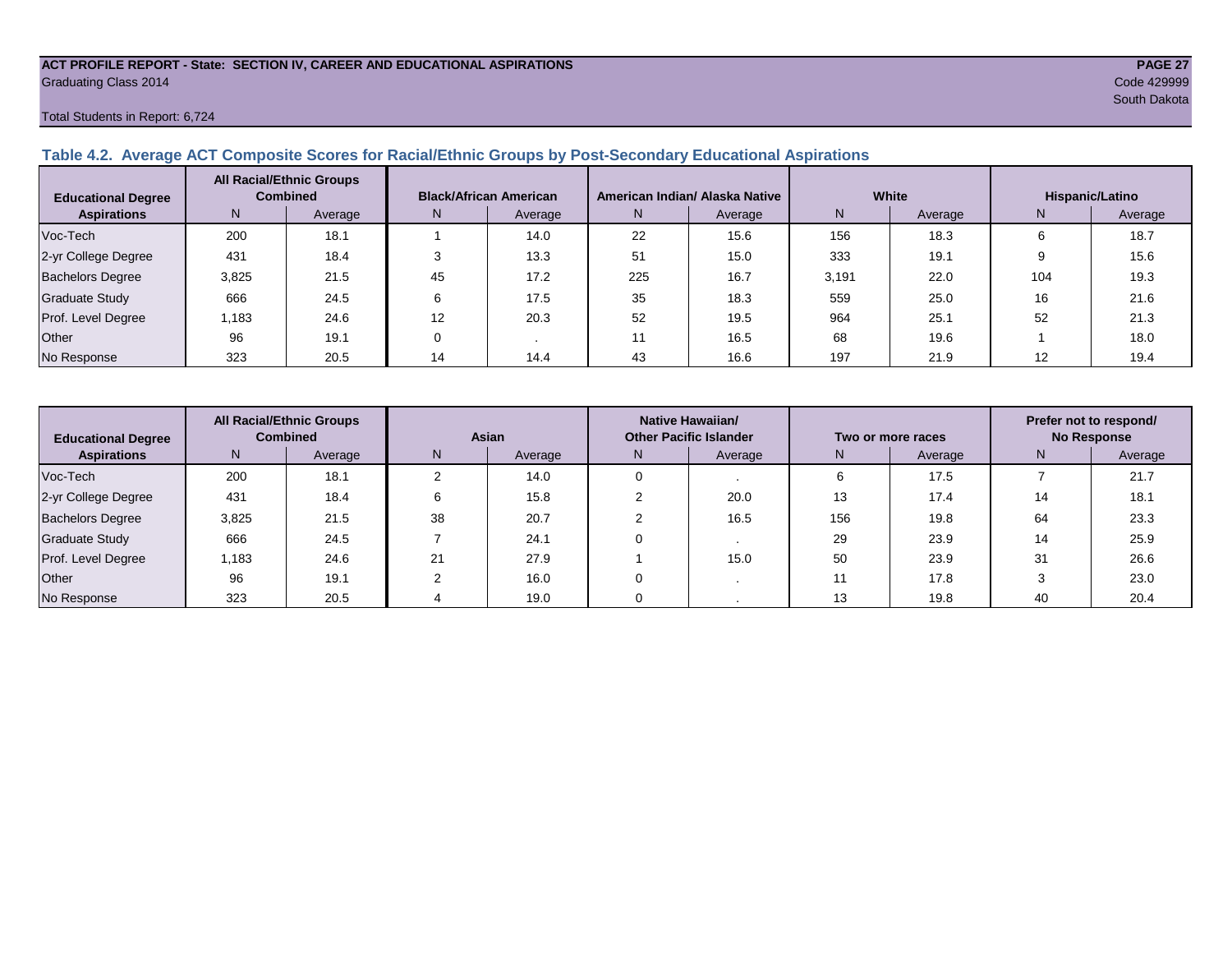## **ACT PROFILE REPORT - State: SECTION IV, CAREER AND EDUCATIONAL ASPIRATIONS PAGE 28** Graduating Class 2014 Code 429999

#### Total Students in Report: 6,724

#### **Table 4.3. Students' Score Report Preferences at Time of Testing**

|                                             |              |                           |            |         | <b>Percent of Students in</b> |                                           |                   |           |                 |                 |                |
|---------------------------------------------|--------------|---------------------------|------------|---------|-------------------------------|-------------------------------------------|-------------------|-----------|-----------------|-----------------|----------------|
|                                             |              | <b>Number of Students</b> |            |         |                               | <b>College Readiness Standards Ranges</b> |                   |           |                 |                 |                |
|                                             |              |                           |            | 2nd-6th |                               |                                           |                   |           |                 |                 |                |
| Name                                        | <b>State</b> | <b>Total</b>              | 1st Choice | Choice  | $01 - 12$                     |                                           | $13 - 15$   16-19 | $20 - 23$ | 24-27           | $28-32$ 33-36   |                |
| SOUTH DAKOTA STATE UNIVERSITY               | South Dakota | 2,181                     | 1,022      | 1,159   | $\Omega$                      | 4                                         | 22                | 31        | 30              | 12              |                |
| UNIVERSITY OF SOUTH DAKOTA                  | South Dakota | 1,564                     | 581        | 983     | $\mathbf 1$                   | 4                                         | 23                | 32        | 30              | 10              | 1              |
| <b>BLACK HILLS STATE UNIVERSITY</b>         | South Dakota | 617                       | 242        | 375     | 1                             | 11                                        | 32                | 30        | 21              | 5               | $\Omega$       |
| NORTHERN STATE UNIVERSITY                   | South Dakota | 467                       | 173        | 294     | $\mathbf 0$                   | 6                                         | 27                | 31        | 30              | 5               | 0              |
| SOUTH DAKOTA SCH OF MINES/TECH              | South Dakota | 418                       | 213        | 205     | $\mathbf 0$                   | 1                                         | 10                | 21        | 42              | 22              | 5              |
| UNIVERSITY OF MINNESOTA-TWIN CITIES         | Minnesota    | 399                       | 131        | 268     | $\mathbf{1}$                  | $\Omega$                                  | 5                 | 23        | 39              | 26              | 5              |
| <b>AUGUSTANA COLLEGE</b>                    | South Dakota | 390                       | 106        | 284     | $\Omega$                      | $\overline{2}$                            | 14                | 30        | 35              | 17              | 2              |
| UNIVERSITY OF NEBRASKA AT LINCOLN           | Nebraska     | 352                       | 89         | 263     | $\overline{0}$                | 3                                         | 11                | 22        | 36              | 23              | 5              |
| <b>DAKOTA STATE UNIVERSITY</b>              | South Dakota | 341                       | 104        | 237     | 1                             | 5                                         | 26                | 31        | 26              | 10              | $\mathbf{1}$   |
| LAKE AREA TECHNICAL INSTITUTE               | South Dakota | 334                       | 162        | 172     | $\mathbf{1}$                  | 8                                         | 39                | 36        | 12              | $\overline{4}$  | $\mathbf{0}$   |
| UNIVERSITY OF SIOUX FALLS                   | South Dakota | 332                       | 72         | 260     | $\mathbf 0$                   | 5                                         | 24                | 36        | 28              | $6\phantom{1}6$ | $\mathbf{1}$   |
| SOUTHEAST TECHNICAL INSTITUTE               | South Dakota | 304                       | 91         | 213     | $\mathbf 0$                   | 10                                        | 44                | 32        | 12              | 3               | $\Omega$       |
| MITCHELL TECHNICAL INSTITUTE                | South Dakota | 255                       | 88         | 167     | $\overline{2}$                | 11                                        | 44                | 30        | 10              | 3               | $\Omega$       |
| MINNESOTA STATE UNIVERSITY MANKATO          | Minnesota    | 215                       | 47         | 168     | $\mathbf 0$                   | 1                                         | 17                | 41        | 32              | 8               | $\Omega$       |
| NORTH DAKOTA STATE UNIVERSITY               | North Dakota | 208                       | 46         | 162     | 0                             | 4                                         | 18                | 35        | 28              | 13              | $\mathbf 1$    |
| DAKOTA WESLEYAN UNIVERSITY                  | South Dakota | 190                       | 66         | 124     | $\mathbf{1}$                  | $\overline{4}$                            | 32                | 34        | 23              | $6\phantom{1}6$ | $\mathbf{1}$   |
| <b>IOWA STATE UNIVERSITY</b>                | lowa         | 115                       | 27         | 88      | $\Omega$                      | $\mathbf 1$                               | 9                 | 25        | 29              | 32              | 4              |
| <b>MOUNT MARTY COLLEGE</b>                  | South Dakota | 115                       | 26         | 89      | $\Omega$                      | 5                                         | 28                | 41        | 22              | 3               | 1              |
| <b>CHADRON STATE COLLEGE</b>                | Nebraska     | 104                       | 47         | 57      | $\mathbf{1}$                  | 16                                        | 30                | 25        | 22              | 6               | $\Omega$       |
| SOUTHWEST MINNESOTA STATE UNIVERSITY        | Minnesota    | 103                       | 30         | 73      | $\Omega$                      | $\mathbf{1}$                              | 21                | 38        | 31              | 9               | $\Omega$       |
| <b>NCAA ELIGIBILITY CENTER</b>              | Indiana      | 96                        | 31         | 65      | $\mathbf 0$                   | $\mathbf 0$                               | 20                | 30        | 33              | 17              | $\mathbf 0$    |
| <b>WESTERN DAKOTA TECHNICAL INSTITUTE</b>   | South Dakota | 96                        | 33         | 63      | 5                             | 19                                        | 43                | 16        | 15              | 3               | $\Omega$       |
| UNIVERSITY OF MINNESOTA-MORRIS              | Minnesota    | 95                        | 28         | 67      | 1                             | 11                                        | 22                | 26        | 22              | 18              | $\Omega$       |
| UNIVERSITY OF NORTH DAKOTA                  | North Dakota | 83                        | 20         | 63      | $\mathbf 0$                   | $\overline{2}$                            | 17                | 34        | 31              | 13              | $\overline{2}$ |
| <b>COLORADO STATE UNIVERSITY</b>            | Colorado     | 75                        | 21         | 54      | $\mathbf 0$                   | 3                                         | 17                | 20        | 41              | 15              | $\overline{4}$ |
| <b>CREIGHTON UNIVERSITY</b>                 | Nebraska     | 72                        | 16         | 56      | $\Omega$                      | $\overline{\mathbf{4}}$                   | 11                | 10        | 31              | 31              | 14             |
| UNIVERSITY OF IOWA                          | lowa         | 69                        | 12         | 57      | $\mathbf{1}$                  | 3                                         | $\overline{4}$    | 22        | 38              | 26              | 6              |
| MORNINGSIDE COLLEGE                         | lowa         |                           | 17         | 49      | $\mathbf 0$                   | 3                                         | 26                | 33        | 27              | 11              | $\Omega$       |
| UNIVERSITY OF WYOMING                       | Wyoming      |                           | 10         | 55      | $\Omega$                      | 3                                         | 28                | 25        | 31              | 14              | $\Omega$       |
| MONTANA STATE UNIVERSITY-BOZEMAN<br>Montana |              |                           | 15         | 49      | $\mathbf 0$                   | 3                                         | 9                 | 25        | 38              | 19              | 6              |
| All Other Institutions                      |              | 3,050                     | 820        | 2,230   | $\overline{2}$                | $\overline{7}$                            | 18                | 25        | 26              | 18              | 5              |
| <b>Total</b>                                |              | 12,835                    | 4,386      | 8,449   | $\overline{1}$                | 5                                         | $\overline{22}$   | 29        | $\overline{28}$ | 13              | $\overline{2}$ |

South Dakota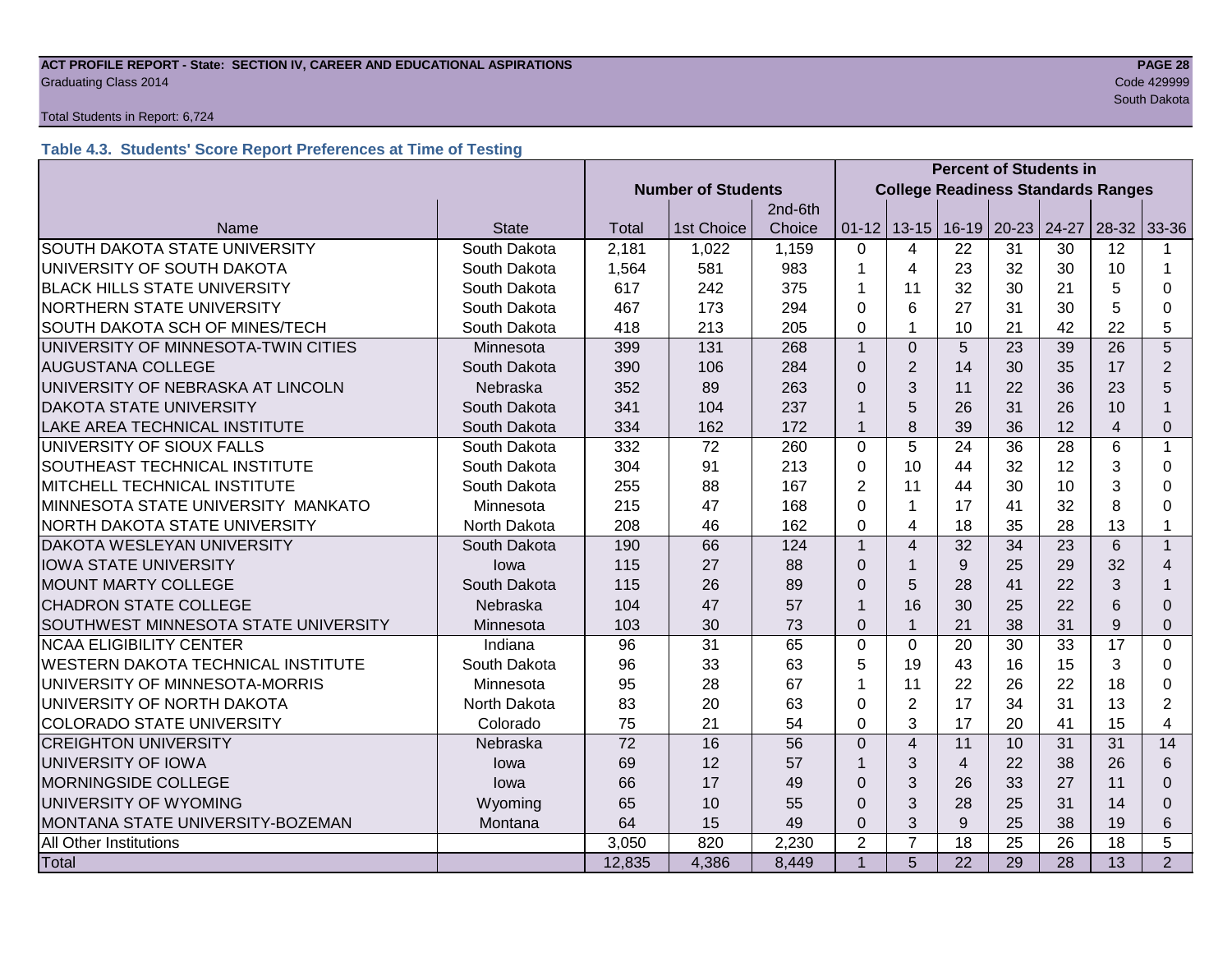Total Students in Report: 6,724

## Section V Optional Writing Test Results

Beginning with the Graduating Class of 2013, all students whose scores are college reportable, both standard and extended time tests, are now included. Also beginning with the 2013 Graduating Class data, College Readiness Benchmarks for Reading and Science were updated to reflect the most recent college coursework research.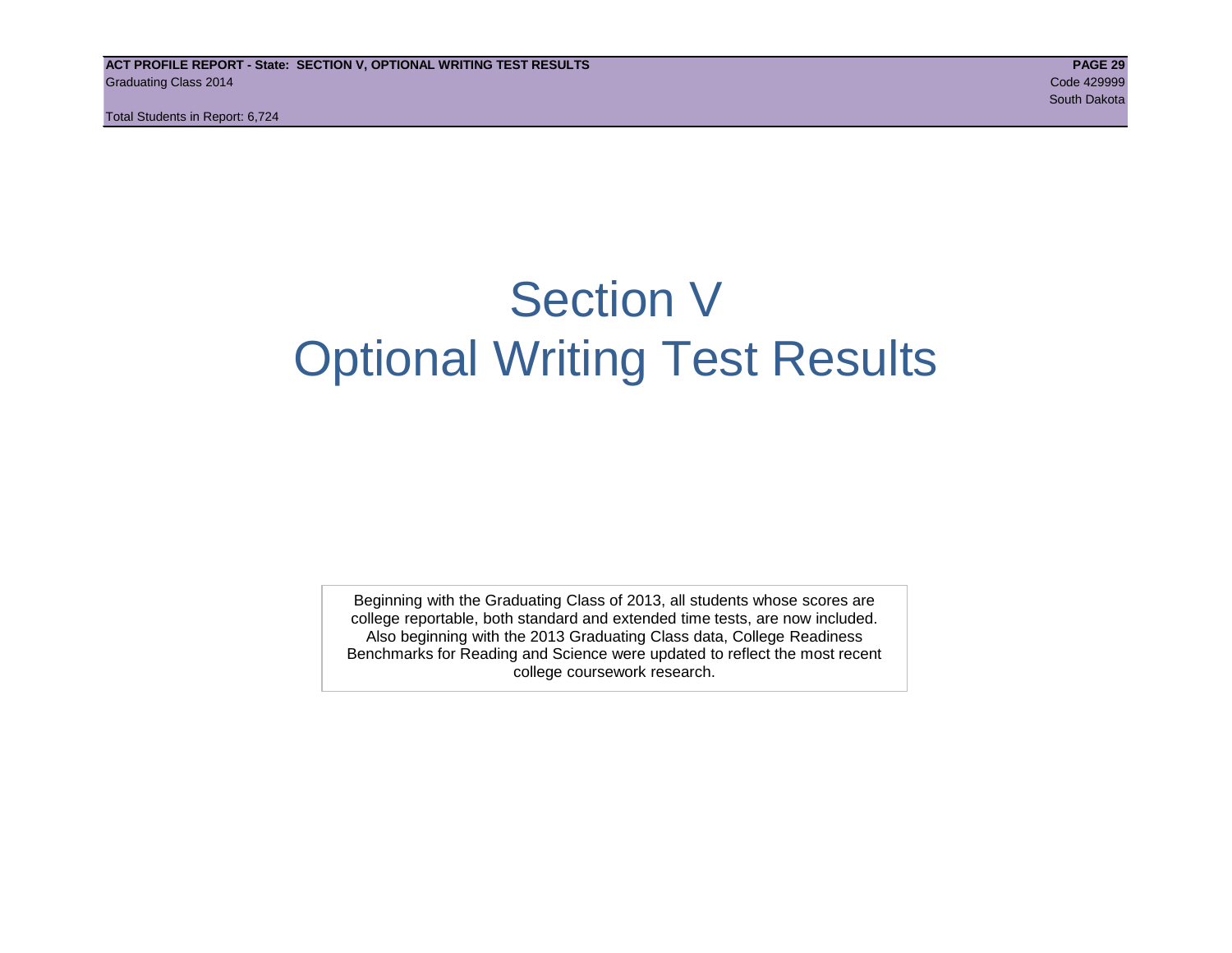## **ACT PROFILE REPORT - State: SECTION V, OPTIONAL WRITING TEST RESULTS** *PAGE 30***<br>Graduating Class 2014 <b>Code 429999** Graduating Class 2014 Code 429999

#### Total Students in Report: 6,724

South Dakota

| Table 5.1. Average ACT English and writing Scores by Race/Ethnicity and Gender for Students who took ACT writing |              |                 |              |                |                           |                 |                                 |                 |  |  |  |
|------------------------------------------------------------------------------------------------------------------|--------------|-----------------|--------------|----------------|---------------------------|-----------------|---------------------------------|-----------------|--|--|--|
|                                                                                                                  |              |                 |              |                | <b>Average ACT Scores</b> |                 |                                 |                 |  |  |  |
|                                                                                                                  | N            |                 |              | <b>English</b> |                           | <b>Essay</b>    | <b>English/Writing Combined</b> |                 |  |  |  |
|                                                                                                                  | <b>State</b> | <b>National</b> | <b>State</b> | National       | <b>State</b>              | <b>National</b> | <b>State</b>                    | <b>National</b> |  |  |  |
| <b>All Students</b>                                                                                              | 1,398        | 976,031         | 23.3         | 21.3           | 7.1                       | 7.1             | 22.1                            | 20.6            |  |  |  |
| Black/African American                                                                                           | 26           | 114,263         | 15.3         | 16.4           | 6.3                       | 6.3             | 15.4                            | 16.3            |  |  |  |
| American Indian/Alaska Native                                                                                    | 140          | 6,408           | 16.3         | 16.8           | 6.0                       | 6.2             | 15.9                            | 16.5            |  |  |  |
| <b>White</b>                                                                                                     | 1,004        | 520,054         | 24.6         | 23.1           | 7.3                       | 7.3             | 23.3                            | 22.1            |  |  |  |
| Hispanic/Latino                                                                                                  | 70           | 167,575         | 20.3         | 18.5           | 7.1                       | 6.9             | 19.9                            | 18.4            |  |  |  |
| Asian                                                                                                            | 30           | 61,663          | 24.9         | 23.7           | 7.9                       | 7.7             | 24.1                            | 22.9            |  |  |  |
| Native Hawaiian/Other Pac. Isl.                                                                                  |              | 3,742           | 14.0         | 17.7           | 7.0                       | 6.6             | 15.0                            | 17.6            |  |  |  |
| Two or more races                                                                                                | 85           | 39,565          | 21.7         | 21.4           | 7.0                       | 7.1             | 20.8                            | 20.7            |  |  |  |
| Prefer not/No Response                                                                                           | 42           | 62.761          | 25.6         | 21.6           | 7.1                       | 7.1             | 23.9                            | 20.9            |  |  |  |
| <b>Males</b>                                                                                                     | 589          | 438,500         | 23.1         | 21.1           | 6.9                       | 6.9             | 21.8                            | 20.2            |  |  |  |
| Females                                                                                                          | 809          | 530,240         | 23.4         | 21.6           | 7.3                       | 7.3             | 22.3                            | 21.1            |  |  |  |
| Missing                                                                                                          |              | 7,291           |              | 16.0           |                           | 5.9             |                                 | 15.7            |  |  |  |

#### **Table 5.1. Average ACT English and Writing Scores by Race/Ethnicity and Gender for students who took ACT Writing**